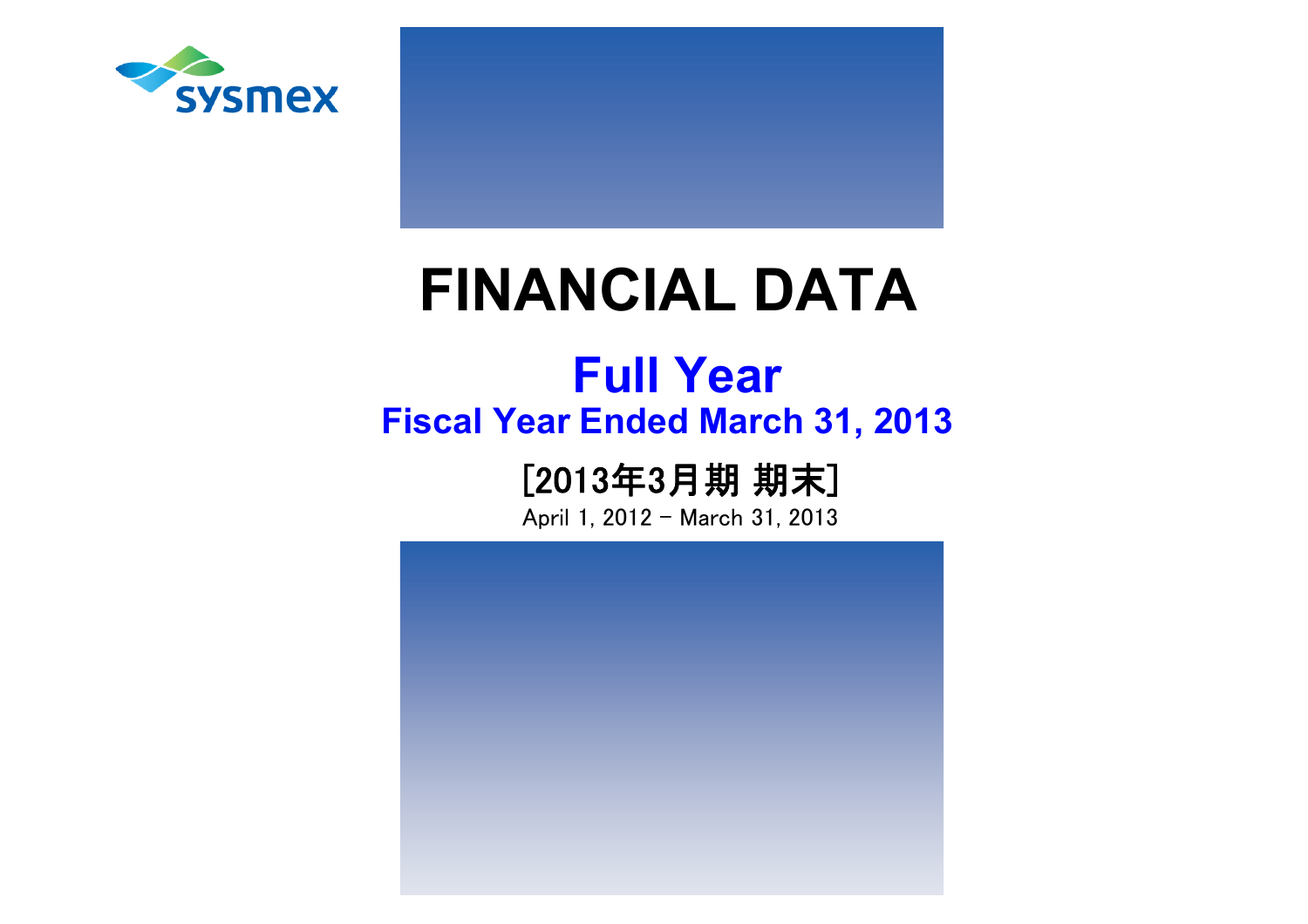| <連結データ>           | $\leq$ Consolidated Data $>$                                                                                                          |     |
|-------------------|---------------------------------------------------------------------------------------------------------------------------------------|-----|
| 連結決算概要            | <b>Financial Summary (Consolidated)</b>                                                                                               |     |
| 連結貸借対照表           | <b>Consolidated Balance Sheets</b>                                                                                                    | 3   |
| 連結損益計算書           | <b>Consolidated Income Statement</b>                                                                                                  | 5   |
| 連結キャッシュフロ一計算書     | <b>Consolidated Cash Flow Statement</b>                                                                                               | 6   |
| 地域別・事業別・品目別売上高    | Net Sales by Destination, Business and Product type                                                                                   | - 8 |
| 地域別・事業別売上高        | <b>Net Sales by Destination and Business</b>                                                                                          | 9   |
| 地域別・品目別売上高        | Net Sales by Destination and Product type                                                                                             | 12  |
| 所在地別売上高および営業利益の状況 | Net Sales and Operating Income (Loss) by Geographical Region<br>(Net Sales and Operating Income (Loss) of Subsidiaries in the Region) | 13  |

**CONTENTS** 

目次

| <単独データ>  | $\le$ Non-consolidated Data $>$    |    |
|----------|------------------------------------|----|
| 主要単独財務指標 | Non-Consolidated Financial Summary | 14 |

| <関連データ>      | $\leq$ Associated Data $>$                      |    |
|--------------|-------------------------------------------------|----|
| 株式情報         | <b>Stock Information</b>                        | 15 |
| 会社概要         | <b>Corporate Data</b>                           | 16 |
| 連結子会社および関連会社 | <b>Consolidated Subsidiaries and Affiliates</b> | 17 |

● 2011年4月1日付で1株を2株に株式分割を実施しました。 ● The shares of shareholders was split two for one on April 1, 2011. ● 2011年3月期第4四半期の連結決算よりシスメックスフィリピン、シスメックスロシアの業績が反 映されています。 ● At the beginning of 4th quarter of fiscal year ended March 31, 2011, the consolidated figures include the results of Sysmex Philippines Inc and Sysmex RUS LLC. ● 2011年3月期第3四半期の連結決算よりハイフェンバイオメッドの業績が反映されています。 ● At the beginning of 3rd quarter of fiscal year ended March 31, 2011, the consolidated figures include the results of HYPHEN BioMed, SAS. ● 2010年3月期第4四半期の連結決算よりヒタド、シスメックスエスパーニャ、シスメックスベトナ ムの業績が反映されています。 ● At the beginning of 4th quarter of fiscal year ended March 31, 2010, the consolidated figures include the results of HITADO GmbH, Sysmex Espana S.L., Sysmex Vietnam Company Limited. ■ 2010年3月期第1四半期の連結決算よりシスメックスベルギー、シスメックスオランダの業績が反 映されています。 ● At the beginning of 1st quarter of fiscal year ended March 31, 2010, the consolidated figures include the results of Sysmex Belgium N.V, Sysmex Nederland B.V. ● 2009年3月期第1四半期の連結決算よりシスメックス・ビオメリュー株式会社の業績が反映されて います。 ● At the beginning of 1st quarter of fiscal year ended March 31, 2009, the consolidated figures include the results of Sysmex bioMerieux Co., Ltd. ● 2007年3月期通期の連結決算よりシスメックスデジタナの業績が反映されています。 ● The consolidated figures for fiscal year ended March 31, 2007 include the results of the annual period of Sysmex Digitana AG. ● 2006年3月期の第1四半期より、一部を除く連結子会社の決算期を親会社に統一しています。 ● At the beginning of 1st quarter of fiscal year ended March 31, 2006, closing date of most consolidated subsidiaries was changed to be aligned with Sysmex Corporation. ● 2005年11月18日付で1株を2株に株式分割を実施しました。

● The shares of shareholders was split two for one on November 18, 2005.

#### 本資料のうち、業績見通し等に記載されている各数値は、現在入手可能な情報による判断および 仮定に基づき算出しており、判断や仮定に内在する不確定性および今後の事業運営や内外の状況変化により、実際の業績等が見通しの数値と大きく異なる可能性があります。

#### Forward-looking Statements

This material contains forward-looking statements about Sysmex Corporation and its group companies (the Sysmex Group). These forward-looking statements are based on current judgments and assumptions of the Sysmex Group in light of the information currently available to it, and involve known and unknown risks, uncertainties and other factors, including but not limited to: global economic conditions, competitive situations and changes in exchange rates. Such risks, uncertainties and other factors may cause our actual results, performance, achievements or financial position to be materially different from any future results, performance, achievements or financial position expressed or implied by these forward-looking statements.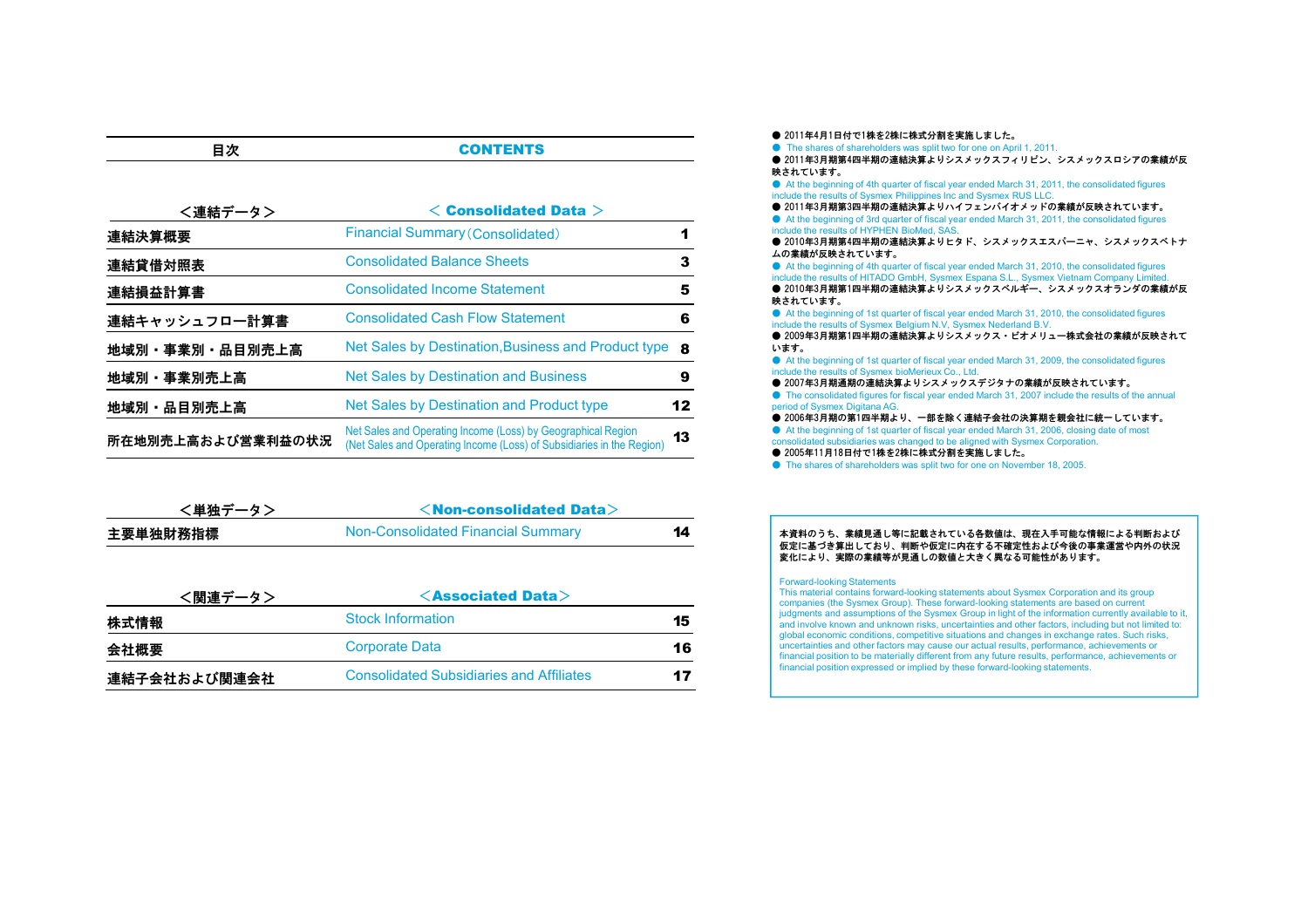### 連結データ

Consolidated Data

### 連結決算概要[通期累計]

Financial Summary(Consolidated) [Full Year]

|            |                                       |                                  |         |         |         |         |                                                             | $(\frac{4}{5})$ million $(Ratio: 96)$ |
|------------|---------------------------------------|----------------------------------|---------|---------|---------|---------|-------------------------------------------------------------|---------------------------------------|
|            |                                       | 決算期 Fiscal Term                  |         |         |         |         | 2009.3 F.Y. 2010.3 F.Y. 2011.3 F.Y. 2012.3 F.Y. 2013.3 F.Y. | 2014.3 通期予想                           |
| 項目 Item    |                                       |                                  |         |         |         |         |                                                             | (Forecast)                            |
| 売上高        | <b>Net Sales</b>                      | (百万円)<br>$(*$ million)           | 111.842 | 116.174 | 124.694 | 134.743 | 145,577                                                     | 175,000                               |
| 売上総利益      | <b>Gross Profit</b>                   | (百万円)<br>$(\frac{2}{3})$ million | 71.004  | 73.694  | 78.304  | 83.091  | 88.995                                                      | 111.000                               |
| 営業利益       | <b>Operating Income</b>               | (百万円)<br>$(\frac{2}{3})$ million | 15.134  | 15.708  | 18,288  | 19.205  | 21,804                                                      | 30,000                                |
| 経常利益       | Ordinary Income                       | (百万円)<br>$(*$ million)           | 12.985  | 15.772  | 17.979  | 19.130  | 22.976                                                      | 30,000                                |
| 当期純利益      | Net Income                            | (百万円)<br>$(*$ million)           | 8.013   | 9.764   | 11.411  | 12.007  | 14.165                                                      | 18,500                                |
| 1株当たり当期純利益 | Net Income per Share                  | $(\yen)$<br>(円)                  | 156.72  | 190.75  | 222.35  | 116.85  | 137.58                                                      | 179.30                                |
| 自己資本当期純利益率 | Return on Equity [ROE]                | (96)                             | 10.1    | 11.8    | 12.7    | 12.3    | 12.8                                                        | 14.6                                  |
| 売上総利益率     | <b>Gross Profit per Net Sales</b>     | (96)                             | 63.5    | 63.4    | 62.8    | 61.7    | 61.1                                                        | 63.4                                  |
| 売上高営業利益率   | <b>Operating Income per Net Sales</b> | (96)                             | 13.5    | 13.5    | 14.7    | 14.3    | 15.0                                                        | 17.1                                  |
| 売上高経常利益率   | Ordinary Income per Net Sales         | (96)                             | 11.6    | 13.6    | 14.4    | 14.2    | 15.8                                                        | 17.1                                  |
| 売上高当期純利益率  | Net Income per Net Sales              | (96)                             | 7.2     | 8.4     | 9.2     | 8.9     | 9.7                                                         | 10.6                                  |

| 項目 Item     |                              |       | 決算期 Fiscal Term       |          |          |          |           | 2009.3 F.Y. 2010.3 F.Y. 2011.3 F.Y. 2012.3 F.Y. 2013.3 F.Y. | 増減<br>(Variance) |
|-------------|------------------------------|-------|-----------------------|----------|----------|----------|-----------|-------------------------------------------------------------|------------------|
| 資本金         | <b>Capital Stock</b>         | (百万円) | $(4 \text{ million})$ | 8.685    | 8.824    | 9.041    | 9.187     | 9.711                                                       | 524              |
| 自己株控除後期末株式数 | Number of Shares Outstanding | (千株)  | (thousand shares)     | 51.145.5 | 51.253.9 | 51.353.5 | 102.809.3 | 103.180.7                                                   | 371.5            |
| 純資産         | <b>Net Assets</b>            | (百万円) | $(*$ million)         | 79.850   | 87.136   | 94.232   | 102.502   | 119.153                                                     | 16.651           |
| 総資産         | <b>Total Assets</b>          | (百万円) | $(*$ million)         | 118.521  | 120.702  | 130.059  | 142.285   | 173,010                                                     | 30.725           |
| 自己資本比率      | <b>Equity Ratio</b>          | (96)  |                       | 66.8     | 71.5     | 71.9     | 71.6      | 68.7                                                        | $\triangle$ 2.9  |
| 1株当たり純資産    | Net Assets per Share         | (円)   |                       | .548.19  | .684.90  | 1.821.37 | 990.51    | .151.38                                                     | 160.87           |

|                  |                                                                                 |       | 決算期 Fiscal Term          | 2009.3 F.Y. 2010.3 F.Y. 2011.3 F.Y. 2012.3 F.Y. 2013.3 F.Y. 2 |                    |                   |                    |                    |
|------------------|---------------------------------------------------------------------------------|-------|--------------------------|---------------------------------------------------------------|--------------------|-------------------|--------------------|--------------------|
| 項目 Item          |                                                                                 |       |                          |                                                               |                    |                   |                    |                    |
| 営業活動によるキャッシュ・フロー | Net Cash Provided by (Used in) Operating Activities (百万円) (¥ million)           |       |                          | 13.193                                                        | 21.229             | 18.135            | 17.058             | 25.806             |
| 投資活動によるキャッシュ・フロー | Net Cash Provided by (Used in) Investment Activities (百万円) (¥ million)          |       |                          | $\triangle$ 13.544                                            | $\triangle$ 6.603  | $\triangle$ 8.915 | $\triangle$ 10.372 | $\triangle$ 12.524 |
| 財務活動によるキャッシュ・フロー | Net Cash Provided by (Used in) Financing Activities (百万円) $(4 \text{ million})$ |       |                          | 723                                                           | $\triangle$ 10.090 | $\triangle$ 3.474 | $\triangle$ 3.813  | $\Delta$ 3.116     |
| 現金及び現金同等物の期末残高   | Cash and Cash Equivalents at End of Term                                        | (百万円) | $(\frac{1}{2})$ million) | 9.410                                                         | 13.812             | 18.915            | 21.838             | 34.306             |

●通期予想は、2013年5月に公表したものです。 **Business forecast was announced in May 2013.** 

(百万円) (構成比:%)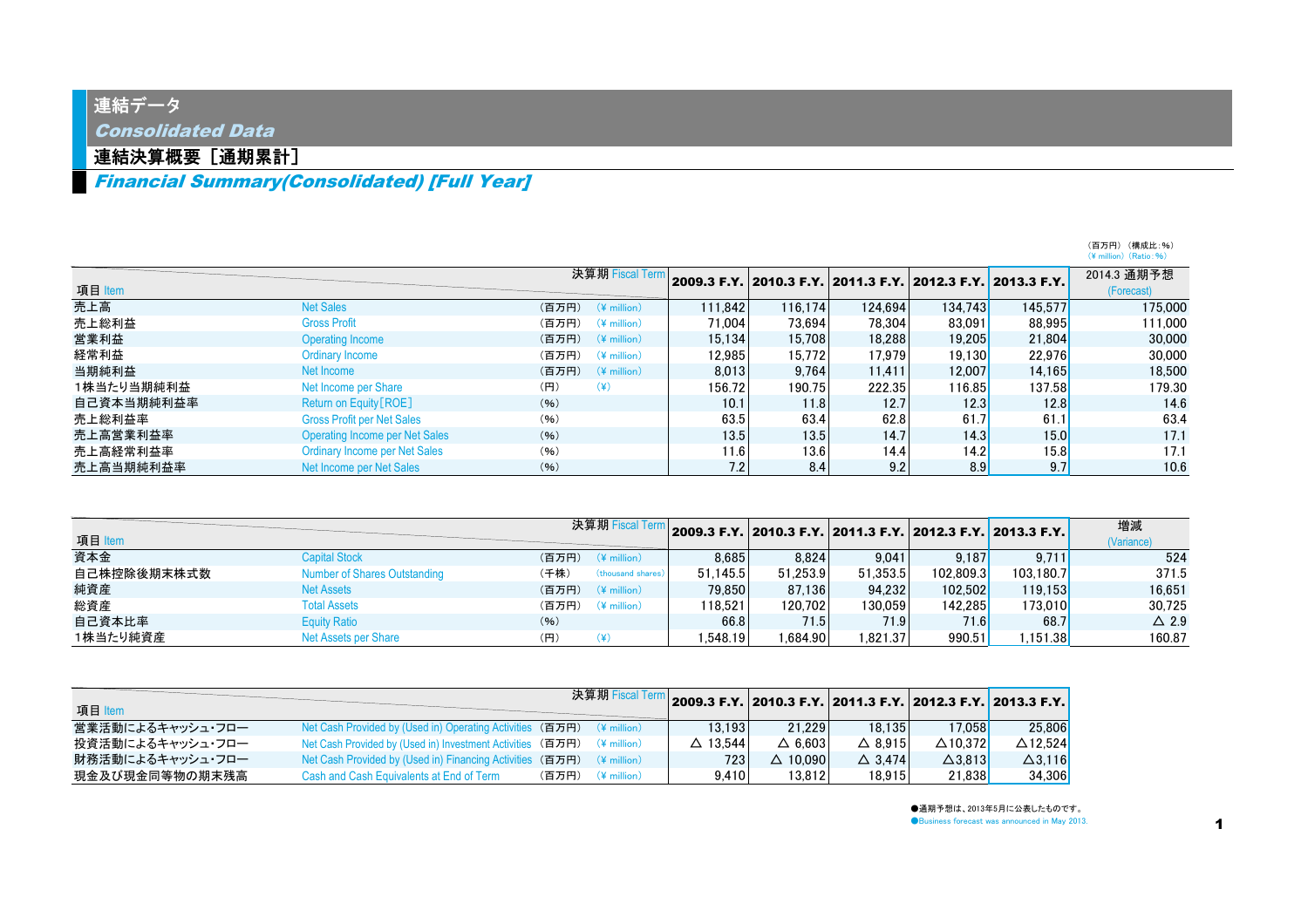#### ■ 換算レート (通期実績) **Average Exchange Rates (Annual)**

|              |            |     | 決算期 Fiscal Term |       | 2009.3 F.Y. 2010.3 F.Y. 2011.3 F.Y. 2012.3 F.Y. |       |       | 2013.3 F.Y. | 2014.3 通期予想<br>(Forecast) |
|--------------|------------|-----|-----------------|-------|-------------------------------------------------|-------|-------|-------------|---------------------------|
| <b>USFIL</b> | use        | (円) |                 | 100.5 | 92.9                                            | 85.7  | 79.1  | 83.         | 95.0                      |
| ユーロ          | EUR        | (円) |                 | 143.5 | 131.2                                           | 113.1 | 109.0 | 107.2       | 125.0                     |
| 元            | <b>CNY</b> | (円) |                 | 14.6  | 13.6                                            | 12.8  | 12.4  | 13.2        | 15.0                      |
| シンガポールドル     | SGD        | (円) |                 | 70.7  | 65.1                                            | 64.3  | 63.   | 66.9        | 76.0                      |

換算レート(期中平均) Average Exchange Rates (Periods)

|              |            |     | 決算期F |       | 2009.3 F.Y. 2010.3 F.Y. 2011.3 F.Y. 2012.3 F.Y. |       |       | 2013.3 F.Y. | 2014.3 通期予想 |
|--------------|------------|-----|------|-------|-------------------------------------------------|-------|-------|-------------|-------------|
| 項目 Item      |            |     |      |       |                                                 |       |       |             | (Forecast)  |
| <b>USFJL</b> | <b>USD</b> | (円) |      | 100.5 | 92.9                                            | 85.7  | 79.   | 83.1        | 95.0        |
| ユーロ          | EUR        | (円) |      | 143.5 | 131.2                                           | 113.1 | 109.0 | 107.2       | 125.0       |
| 元            | CNY        | (円) |      | 14.6  | 13.6                                            | 12.8  | 12.4  | 13.2        | 15.0        |
| シンガポールドル     | <b>SGD</b> | (円) |      | 70.1  | 65.                                             | 64.3  | 63.   | 66.9        | 76.0        |

#### 設備投資の状況

Capital Expenditure

| 項目 Item    |                               | 決算期 Fiscal Term                   |        | 2009.3 F.Y. 2010.3 F.Y. 2011.3 F.Y. 2012.3 F.Y. |        |        | 2013.3 F.Y. | 2014.3 通期予想<br>(Forecast) |
|------------|-------------------------------|-----------------------------------|--------|-------------------------------------------------|--------|--------|-------------|---------------------------|
| 設備投資       | <b>Capital Expenditure</b>    | (百万円)<br>$(\frac{2}{3})$ million  | 9.340  | 4.540                                           | 5.839  | 7.908  | 8.945       | 12,000                    |
| 減価償却費      | Depreciation and Amortization | (百万円)<br>$(\frac{1}{2})$ million  | 7.225  | 7.066                                           | 6.871  | 7.031  | 7.945       | 8.500                     |
| 研究開発費      | <b>R&amp;D Expenditure</b>    | (百万円)<br>$(\frac{1}{2})$ million) | 10.771 | 11.238                                          | 12.380 | 11.904 | 12.119      | 15,000                    |
| 研究開発費対売上比率 | R&D Expenditure per Net Sales | (96)                              | 9.6    | 9.7                                             | 9.9    | 8.8    | 8.3         | 8.6                       |
| 研究開発従事者数   | Number of R&D Staff           | $(\lambda)$                       | 522    | 582                                             | 609    | 640    | 717         |                           |

●通期予想は、2013年5月に公表したものです。 **Business forecast was announced in May 2013.**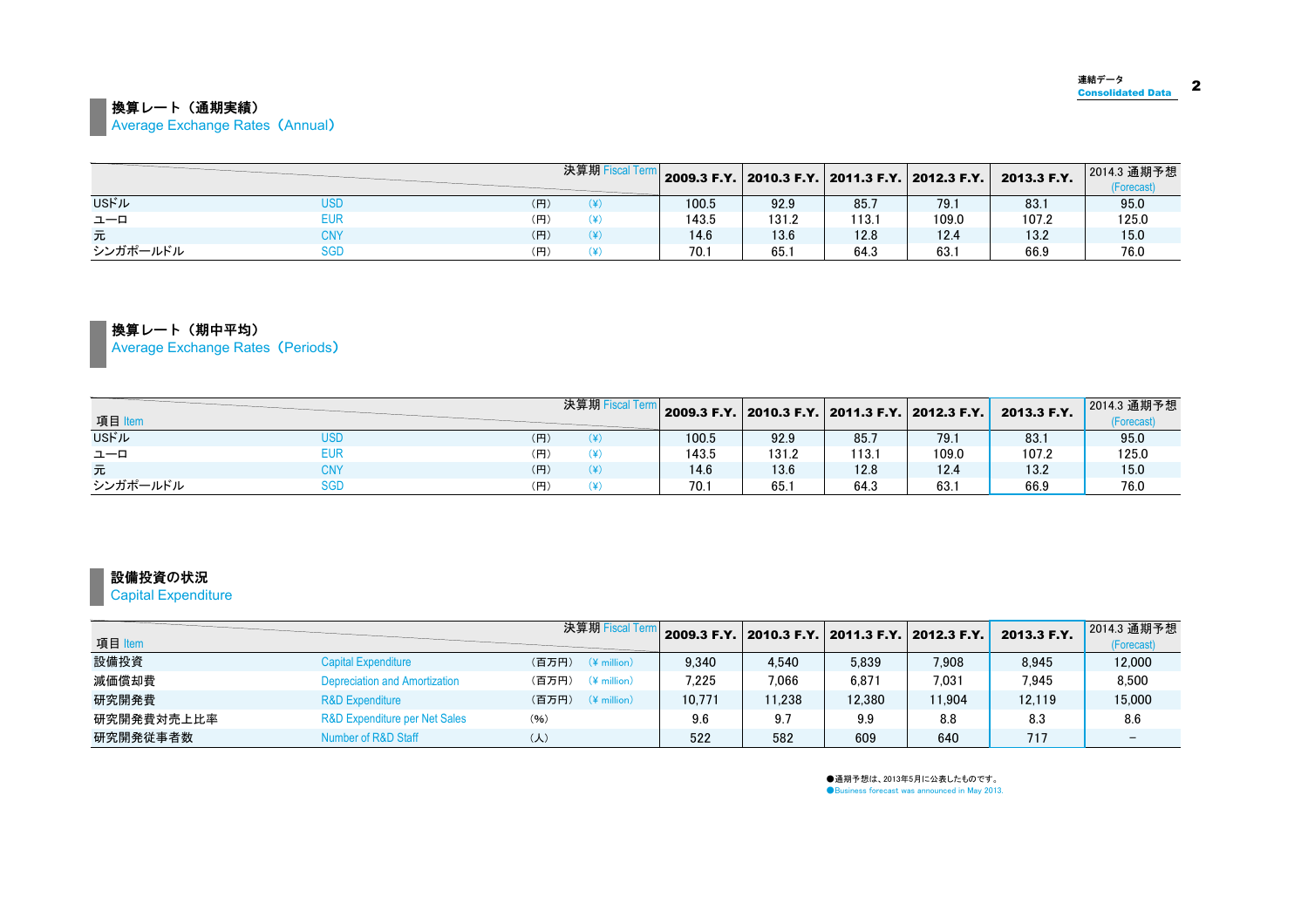### <mark>連結貸借対照表</mark>

#### Consolidated Balance Sheets

#### 資産の部

**Assets Section** 

|                |                                            |               | 2009.3 F.Y.     | 2010.3 F.Y.     |                 | 2011.3 F.Y.     |                 | 2012.3 F.Y.     |                 | 2013.3 F.Y.   |                 | 増減              |
|----------------|--------------------------------------------|---------------|-----------------|-----------------|-----------------|-----------------|-----------------|-----------------|-----------------|---------------|-----------------|-----------------|
| 項目 Item        |                                            |               | $\%$            |                 | $\%$            |                 | $\%$            |                 | %               |               | %               | (Variance)      |
| 流動資産           | <b>Current Assets</b>                      | 67.622        | 57.1            | 70.870          | 58.7            | 79.931          | 61.5            | 90.160          | 63.4            | 114.411       | 66.1            | 24.251          |
| 現金及び預金         | <b>Cash and Deposits</b>                   | 9,458         | 8.0             | 13.835          | 11.5            | 18,950          | 14.6            | 21,362          | 15.0            | 33.830        | 19.6            | 12,468          |
| 受取手形及び売掛金      | <b>Notes and Accounts Receivable-trade</b> | 32,101        | 27.1            | 30,507          | 25.3            | 32,063          | 24.7            | 36,218          | 25.5            | 41,254        | 23.8            | 5,036           |
| リース債権及びリース投資資産 | <b>Lease Investment Assets</b>             | 622           | 0.5             | 1.253           | 1.0             | 1.762           | 1.4             | 2.576           | 1.8             | 3,262         | 1.9             | 686             |
| 有価証券           | <b>Marketable Securities</b>               | 104           | 0.1             | 134             | 0.1             | 178             | 0.1             | 745             | 0.5             | 627           | 0.4             | $\Delta$ 118    |
| たな卸資産          | <b>Inventories</b>                         | 18,342        | 15.5            | 18.777          | 15.6            | 19.810          | 15.2            | 21.843          | 15.4            | 25.940        | 15.0            | 4.097           |
| 繰延税金資産         | <b>Deferred Tax Assets</b>                 | 4,600         | 3.9             | 4.657           | 3.9             | 4.925           | 3.8             | 5,129           | 3.6             | 6.029         | 3.5             | 900             |
| 前払費用           | <b>Prepaid Expenses</b>                    | 915           | 0.8             | 1.063           | 0.9             | 1,054           | 0.8             | 1.330           | 0.9             | 1.342         | 0.8             | 12              |
| 短期貸付金          | <b>Short-term Loans Receivable</b>         |               | 0.0             | 3               | 0.0             | $\mathfrak{p}$  | 0.0             |                 | 0.0             | 43            | 0.0             | 42              |
| その他            | <b>Others</b>                              | 2,005         | 1.7             | 1.021           | 0.8             | 1.554           | 1.2             | 1.302           | 0.9             | 2.603         | 1.5             | 1.301           |
| 貸倒引当金          | <b>Allowance for Doubtful Accounts</b>     | $\Delta$ 530  | $\triangle$ 0.4 | $\triangle$ 384 | $\triangle$ 0.3 | $\triangle$ 370 | $\triangle$ 0.3 | $\triangle$ 350 | $\triangle$ 0.2 | $\Delta$ 523  | $\triangle$ 0.3 | $\triangle$ 173 |
| 固定資産           | <b>Noncurrent Assets</b>                   | 50,899        | 42.9            | 49.832          | 41.3            | 50.128          | 38.5            | 52.124          | 36.6            | 58.599        | 33.9            | 6.475           |
| 有形固定資産         | <b>Property, Plant and Equipment</b>       | 36,612        | 30.9            | 36,013          | 29.8            | 36,231          | 27.9            | 39,839          | 28.0            | 45,478        | 26.3            | 5,639           |
| 建物及び構築物        | <b>Buildings and Structures</b>            | 16,476        | 13.9            | 15,827          | 13.1            | 15,232          | 11.7            | 16,736          | 11.8            | 18,652        | 10.8            | 1,916           |
| 機械装置及び運搬具      | Machinery, Equipment and Vehicles, Net     | 4.197         | 3.5             | 2.056           | 1.7             | 2.393           | 1.8             | 2.609           | 1.8             | 3.102         | 1.8             | 493             |
| 工具、器具及び備品      | <b>Tools. Furniture and Fixtures. Net</b>  | 4,476         | 3.8             | 8.290           | 6.9             | 9.432           | 7.3             | 9.857           | 6.9             | 12.353        | 7.1             | 2,496           |
| 土地             | Land                                       | 7,896         | 6.7             | 7.897           | 6.5             | 7,892           | 6.1             | 8,893           | 6.3             | 10,023        | 5.8             | 1,130           |
| リース資産          | <b>Lease Assets, Net</b>                   | 3,286         | 2.8             | 1.667           | 1.4             | 1.137           | 0.9             | 618             | 0.4             | 525           | 0.3             | $\triangle$ 93  |
| 建設仮勘定          | <b>Construction in Progress</b>            | 278           | 0.2             | 274             | 0.2             | 143             | 0.1             | 1.124           | 0.8             | 821           | 0.5             | $\triangle$ 303 |
| 無形固定資産         | <b>Intangible Assets</b>                   | 5,272         | 4.4             | 6.218           | 5.2             | 6,646           | 5.1             | 6.903           | 4.9             | 6,885         | 4.0             | $\triangle$ 18  |
| のれん            | Goodwill                                   | 1.097         | 0.9             | 1.741           | 1.4             | 1.830           | 1.4             | 2.194           | 1.5             | 1.790         | 1.0             | $\triangle$ 404 |
| ソフトウェア         | <b>Software</b>                            | 3,928         | 3.3             | 4,236           | 3.5             | 4,584           | 3.5             | 4.447           | 3.1             | 4,654         | 2.7             | 207             |
| その他            | <b>Others</b>                              | 246           | 0.2             | 240             | 0.2             | 231             | 0.2             | 262             | 0.2             | 440           | 0.3             | 178             |
| 投資その他の資産       | <b>Investments and Other Assets</b>        | 9,014         | 7.6             | 7.599           | 6.3             | 7.250           | 5.6             | 5.381           | 3.8             | 6,234         | 3.6             | 853             |
| 投資有価証券         | <b>Investment Securities</b>               | 3,256         | 2.7             | 3,348           | 2.8             | 3,101           | 2.4             | 3,259           | 2.3             | 4,035         | 2.3             | 776             |
| 長期貸付金          | <b>Long-term Loans Receivable</b>          | 3             | 0.0             |                 | 0.0             |                 | 0.0             | 14              | 0.0             | 14            | 0.0             |                 |
| 長期前払費用         | <b>Long-term Prepaid Expenses</b>          | 139           | 0.1             | 317             | 0.3             | 310             | 0.2             | 318             | 0.2             | 323           | 0.2             | 5               |
| 投資不動産          | <b>Real Estate for Investment</b>          | 2,116         | 1.8             | 2.102           | 1.7             | 2,106           | 1.6             |                 | 0.0             |               |                 |                 |
| 前払年金費用         | <b>Prepaid Pension Cost</b>                |               | 0.0             |                 |                 | $\Omega$        | 0.0             |                 | 0.0             |               |                 |                 |
| その他            | <b>Others</b>                              | 3,276         | 2.8             | 1.715           | 1.4             | 1.616           | 1.2             | 1,704           | 1.2             | 1,739         | 1.0             | 35              |
| 繰延税金資産         | <b>Deferred Tax Assets</b>                 | 220           | 0.2             | 115             | 0.1             | 116             | 0.1             | 87              | 0.1             | 125           | 0.1             | 38              |
| 貸倒引当金          | <b>Allowance for Doubtful Accounts</b>     | $\triangle$ 3 |                 | $\triangle$ 3   |                 | $\triangle$ 3   | 0.0             | $\triangle 3$   | 0.0             | $\triangle 3$ | 0.0             |                 |
| 資産合計           | <b>Total Assets</b>                        | 118.521       | 100.0           | 120.702         | 100.0           | 130.059         | 100.0           | 142.285         | 100.0           | 173,010       | 100.0           | 30.725          |

(百万円) (構成比:%) (\ million) (Ratio:%)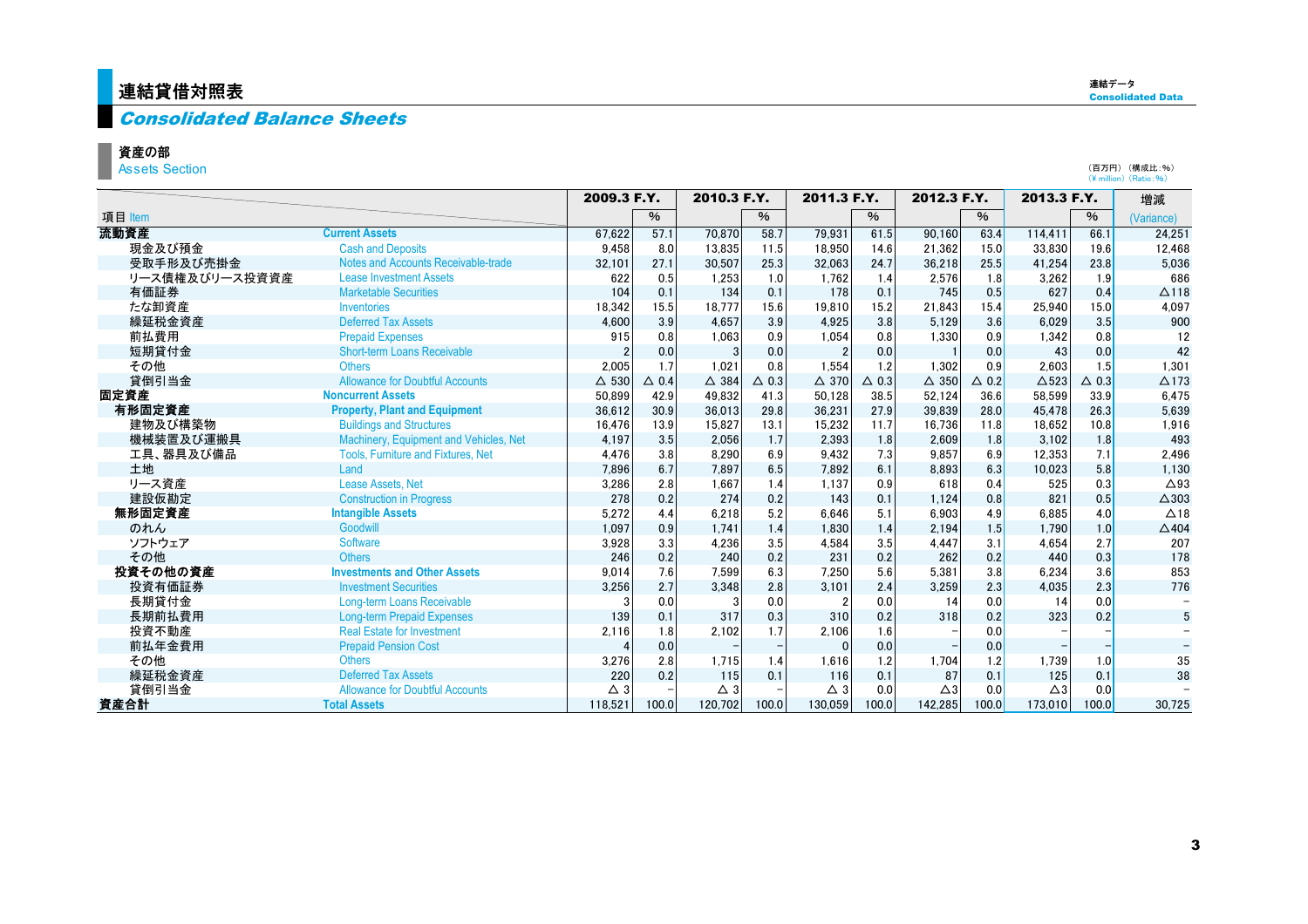### 負債・純資産の部<br>Liabilities and Net Assets

| 連結データ                        | $\sqrt{ }$ |
|------------------------------|------------|
| <br><b>Consolidated Data</b> |            |

|              |                                                       |                   |       |                   |               |                   |                 |                   |                 |                 |              | (百万円) (構成比:%)<br>$(Y \text{ million})$ (Ratio: %) |
|--------------|-------------------------------------------------------|-------------------|-------|-------------------|---------------|-------------------|-----------------|-------------------|-----------------|-----------------|--------------|---------------------------------------------------|
|              | 決算期 Fiscal Term                                       | 2009.3 F.Y.       |       | 2010.3 F.Y.       |               | 2011.3 F.Y.       |                 | 2012.3 F.Y.       |                 | 2013.3 F.Y.     |              | 増減                                                |
| 項目 Item      |                                                       |                   | %     |                   | $\frac{0}{6}$ |                   | $\%$            |                   | $\%$            |                 | $\%$         | (Variance)                                        |
| 流動負債         | <b>Current Liabilities</b>                            | 33,444            | 28.2  | 29,587            | 24.5          | 30,992            | 23.8            | 34,728            | 24.4            | 45,424          | 26.3         | 10.696                                            |
| 支払手形及び買掛金    | <b>Notes and Accounts Payable-trade</b>               | 11.075            | 9.3   | 10,233            | 8.5           | 11.574            | 8.9             | 12.176            | 8.6             | 14,832          | 8.6          | 2.656                                             |
| 短期借入金        | <b>Short-term Loans Payable</b>                       | 6,149             | 5.2   | 16                | 0.0           | 310               | 0.2             |                   | 0.0             | 3               | 0.0          | $\triangle$ 2                                     |
| リース債務        | <b>Current Portion of Lease Obligations</b>           | 1.520             | 1.3   | 1,223             | 1.0           | 594               | 0.5             | 252               | 0.2             | 53              | 0.0          | $\triangle$ 199                                   |
| 未払法人税等       | <b>Income Taxes Payable</b>                           | 948               | 0.8   | 2.447             | 2.0           | 2.728             | 2.1             | 2.776             | 2.0             | 3,982           | 2.3          | 1.206                                             |
| 繰延税金負債       | <b>Deferred Tax Liabilities</b>                       |                   | 0.0   |                   | 0.0           |                   |                 |                   |                 |                 | 0.0          |                                                   |
| 未払費用         | <b>Accrued Expenses</b>                               | 3.782             | 3.2   | 4.077             | 3.4           | 4,156             | 3.2             | 4.417             | 3.1             | 5.598           | 3.2          | 1.181                                             |
| 賞与引当金        | <b>Provision for Bonuses</b>                          | 2.506             | 2.1   | 2.936             | 2.4           | 3.277             | 2.5             | 3,622             | 2.5             | 4,043           | 2.3          | 421                                               |
| 役員賞与引当金      | <b>Provision for Directors' Bonuses</b>               | 140               | 0.1   | 190               | 0.2           | 207               | 0.2             | 248               | 0.2             | 265             | 0.2          | 17                                                |
| 製品保証引当金      | <b>Provision for Product Warranties</b>               | 150               | 0.1   | 149               | 0.1           | 128               | 0.1             | 157               | 0.1             | 175             | 0.1          | 18                                                |
| その他          | <b>Others</b>                                         | 7.166             | 6.0   | 8.309             | 6.9           | 8.013             | 6.2             | 11.070            | 7.8             | 16,462          | 9.5          | 5,392                                             |
| 固定負債         | <b>Noncurrent Liabilities</b>                         | 5,226             | 4.4   | 3.978             | 3.3           | 4.834             | 3.7             | 5,053             | 3.6             | 8.432           | 4.9          | 3.379                                             |
| 長期借入金        | <b>Long-term Loans Payable</b>                        |                   | 0.0   |                   | 0.0           | 11                | 0.0             |                   | 0.0             |                 | 0.0          | $\triangle$ 3                                     |
| リース債務        | <b>Lease Obligations</b>                              | 2,150             | 1.8   | 805               | 0.7           | 551               | 0.4             | 257               | 0.2             | 245             | 0.1          | $\triangle$ 12                                    |
| 繰延税金負債       | <b>Deferred Tax Liabilities</b>                       | 550               | 0.5   | 681               | 0.6           | 1.454             | 1.1             | 1.759             | 1.2             | 3,074           | 1.8          | 1,315                                             |
| 退職給付引当金      | <b>Provision for Retirement Benefits</b>              | 224               | 0.2   | 639               | 0.5           | 751               | 0.6             | 1,263             | 0.9             | 1.747           | 1.0          | 484                                               |
| 役員退職慰労引当金    | <b>Provision for Directors' Retirement Benefits</b>   | 196               | 0.2   | 160               | 0.1           | 160               | 0.1             | 160               | 0.1             | 160             | 0.1          |                                                   |
| その他          | <b>Others</b>                                         | 2.098             | 1.8   | 1.688             | 1.4           | 1.905             | 1.5             | 1.607             | 1.1             | 3.203           | 1.9          | 1,596                                             |
| 負債合計         | <b>Total Liabilities</b>                              | 38,670            | 32.6  | 33.565            | 27.8          | 35.827            | 27.5            | 39.782            | 28.0            | 53.857          | 31.1         | 14.075                                            |
| 株主資本         | <b>Shareholders' Equity</b>                           | 81,233            | 68.5  | 88,660            | 73.5          | 97.433            | 74.9            | 106,543           | 74.9            | 118,050         | 68.2         | 11,507                                            |
| 資本金          | <b>Capital Stock</b>                                  | 8.685             | 7.3   | 8.824             | 7.3           | 9.041             | 7.0             | 9.187             | 6.5             | 9.711           | 5.6          | 524                                               |
| 資本剰余金        | <b>Capital Surplus</b>                                | 13,623            | 11.5  | 13.763            | 11.4          | 13.981            | 10.7            | 14.127            | 9.9             | 14.651          | 8.5          | 524                                               |
| 利益剰余金        | <b>Retained Earnings</b>                              | 59.120            | 49.9  | 66.276            | 54.9          | 74.662            | 57.4            | 83.484            | 58.7            | 93.947          | 54.3         | 10.463                                            |
| 自己株式         | <b>Treasury Stock</b>                                 | $\Delta$ 196      |       | $\triangle$ 204   |               | $\triangle$ 252   | $\triangle$ 0.2 | $\triangle$ 255   | $\triangle$ 0.2 | $\triangle$ 259 | $\Delta$ 0.2 | $\triangle$ 4                                     |
| その他の包括利益累計額  | <b>Other Comprehensive Income</b>                     | $\triangle$ 2.050 |       | $\triangle$ 2.303 |               | $\triangle$ 3.899 | $\triangle$ 3.0 | $\triangle$ 4.709 | $\triangle$ 3.3 | 749             | 0.4          | 5.458                                             |
| その他有価証券評価差額金 | Valuation Difference on Available-for-sale Securities | $\triangle$ 44    |       | 270               | 0.2           | 185               | 0.1             | 426               | 0.3             | 708             | 0.4          | 282                                               |
| 繰延ヘッジ損益      | Deferred Gains or Losses on Hedges                    |                   |       | $\Delta$ 13       |               | $\Delta$ 13       | 0.0             |                   |                 |                 |              |                                                   |
| 為替換算調整勘定     | <b>Foreign Currency Translation Adjustments</b>       | $\triangle$ 2.006 |       | $\triangle$ 2.560 |               | $\triangle$ 4.071 | $\Delta$ 3.1    | $\Delta$ 5.136    | $\triangle$ 3.6 | 41              | 0.0          | 5.177                                             |
| 新株予約権        | <b>Subscription Rights to Shares</b>                  | 577               | 0.5   | 666               | 0.6           | 600               | 0.5             | 546               | 0.4             | 353             | 0.2          | $\triangle$ 193                                   |
| 少数株主持分       | <b>Minority Interests</b>                             | 89                | 0.1   | 112               | 0.1           | 98                | 0.1             | 122               | 0.1             | $\Omega$        | 0.0          | $\triangle$ 122                                   |
| 純資産合計        | <b>Total Net Assets</b>                               | 79,850            | 67.4  | 87,136            | 72.2          | 94,232            | 72.5            | 102,502           | 72.0            | 119,153         | 68.9         | 16,651                                            |
| 負債·純資産合計     | <b>Total Liabilities and Net Assets</b>               | 118.521           | 100.0 | 120.702           | 100.0         | 130.059           | 100.0           | 142.285           | 100.0           | 173.010         | 100.0        | 30.725                                            |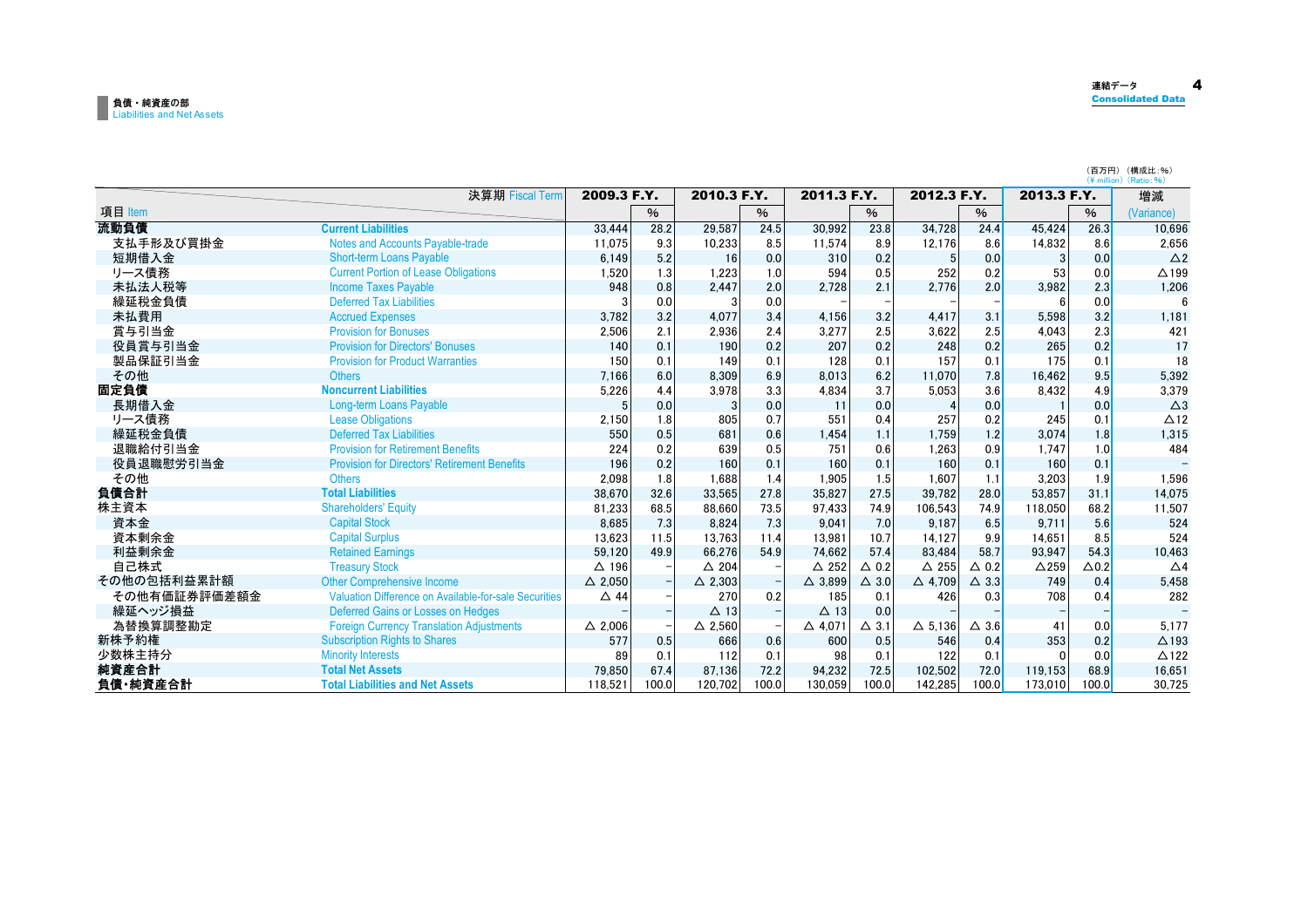### <mark>|連結損益計算書[通期累計]</mark>

### Consolidated Income Statement [Full Year]

(百万円) (構成比:%)<br>(¥ million)(Ratio:%)

|                     | 決算期 Fiscal Term                                                                       | 2009.3 F.Y. |               | 2010.3 F.Y. |               | 2011.3 F.Y. |       | 2012.3 F.Y. |       | 2013.3 F.Y. |       |
|---------------------|---------------------------------------------------------------------------------------|-------------|---------------|-------------|---------------|-------------|-------|-------------|-------|-------------|-------|
| 項目 Item             |                                                                                       |             | $\frac{0}{6}$ |             | $\frac{9}{6}$ |             | $\%$  |             | $\%$  |             | $\%$  |
| 売上高                 | <b>Net Sales</b>                                                                      | 111.842     | 100.0         | 116,174     | 100.0         | 124.694     | 100.0 | 134.743     | 100.0 | 145,577     | 100.0 |
| 売上原価                | <b>Cost of Sales</b>                                                                  | 40.838      | 36.5          | 42.480      | 36.6          | 46,389      | 37.2  | 51.652      | 38.3  | 56,582      | 38.9  |
| 売上総利益               | <b>Gross Profit</b>                                                                   | 71.004      | 63.5          | 73.694      | 63.4          | 78,304      | 62.8  | 83.091      | 61.7  | 88,995      | 61.1  |
| 販売費及び一般管理費          | Selling, General and Administrative                                                   | 55,870      | 50.0          | 57,985      | 49.9          | 60,015      | 48.1  | 63,885      | 47.4  | 67,190      | 46.2  |
| 営業利益                | <b>Operating Income</b>                                                               | 15.134      | 13.5          | 15,708      | 13.5          | 18,288      | 14.7  | 19,205      | 14.3  | 21,804      | 15.0  |
| 営業外収益               | Non-Operating Income                                                                  | 934         | 0.8           | 833         | 0.7           | 1.089       | 0.9   | 664         | 0.5   | 1.334       | 0.9   |
| 受取利息及び配当金           | <b>Interest and Dividend Income</b>                                                   | 194         | 0.2           | 159         | 0.1           | 180         | 0.1   | 195         | 0.1   | 178         | 0.1   |
| 受取ロイヤルティ            | <b>Royalty Income</b>                                                                 | 35          | 0.0           | 31          | 0.0           |             |       |             |       |             |       |
| 投資不動産収入             | Income from Investment Real Estate                                                    | 387         | 0.3           | 383         | 0.3           | 390         | 0.3   | 211         | 0.2   |             |       |
| 業務提携契約一時金           | <b>Initial Payment under Business Collaboration Agreement</b>                         |             |               |             |               | 214         | 0.2   |             |       |             |       |
| 助成金                 | Subsidize revenue                                                                     |             |               |             |               | 109         | 0.1   | 69          | 0.1   | 178         | 0.1   |
| 持分法による投資利益          | <b>Equity in Earnings of Affiliates</b>                                               |             |               |             |               |             |       |             |       |             |       |
| 為替差益                | <b>Foreign Exchange Gain</b>                                                          |             |               |             |               |             |       |             |       | 814         | 0.6   |
| その他                 | <b>Others</b>                                                                         | 316         | 0.3           | 259         | 0.2           | 194         | 0.2   | 187         | 0.1   | 162         | 0.1   |
| 営業外費用               | <b>Non-Operating Expenses</b>                                                         | 3.082       | 2.8           | 769         | 0.7           | 1.398       | 1.1   | 739         | 0.5   | 161         | 0.1   |
| 支払利息及び割引料           | <b>Interest Expenses</b>                                                              | 427         | 0.4           | 213         | 0.2           | 97          | 0.1   | 95          | 0.1   | 59          | 0.0   |
| 営業権償却               | <b>Amortization of Goodwill</b>                                                       |             |               |             |               |             |       |             |       |             |       |
| 売上割引                | <b>Sales Discounts</b>                                                                | 27          | 0.0           | 29          | 0.0           | 30          | 0.0   | 33          | 0.0   | 40          | 0.0   |
| 投資不動産維持費            | Maintenance Cost of Investment Real Estate                                            | 162         | 0.1           | 158         | 0.1           | 152         | 0.1   | 49          | 0.0   |             |       |
| 為替差損                | <b>Foreign Exchange Loss</b>                                                          | 2.227       | 2.0           | 253         | 0.2           | 885         | 0.7   | 403         | 0.3   |             |       |
| その他                 | <b>Others</b>                                                                         | 236         | 0.2           | 113         | 0.1           | 233         | 0.2   | 157         | 0.1   | 62          | 0.0   |
| 経常利益                | <b>Ordinary Income</b>                                                                | 12.985      | 11.6          | 15.772      | 13.6          | 17,979      | 14.4  | 19,130      | 14.2  | 22.976      | 15.8  |
| 特別利益                | <b>Extraordinary Profits</b>                                                          | 109         | 0.1           | 119         | 0.1           | 101         | 0.1   | 18          | 0.0   | 23          | 0.0   |
| 投資有価証券売却益           | <b>Gain on Sales of Investment Securities</b>                                         |             |               |             |               |             |       |             | 0.0   |             |       |
| 固定資産売却益             | <b>Gains on Sale of Noncurrent Assets</b>                                             | 98          | 0.1           | 48          | 0.0           | 33          | 0.0   | 13          | 0.0   | 12          | 0.0   |
| 貸倒引当金戻入額            | <b>Reversal of Allowance for Doubtful Accounts</b>                                    | 11          | 0.0           | 65          | 0.1           | 64          | 0.1   |             |       |             |       |
| 持分変動による利益           | Investment Income from Change of Equity                                               |             |               |             |               |             |       |             |       |             |       |
| その他                 | <b>Others</b>                                                                         |             |               |             | 0.0           | 3           | 0.0   | 3           | 0.0   | 10          | 0.0   |
| 特別損失                | <b>Extraordinary Loss</b>                                                             | 747         | 0.7           | 536         | 0.5           | 326         | 0.3   | 190         | 0.1   | 381         | 0.3   |
| 固定資産除売却損            | Loss on Sales and Retirement of Noncurrent Assets                                     | 386         | 0.3           | 160         | 0.1           | 97          | 0.1   | 176         | 0.1   | 338         | 0.2   |
| 投資有価証券売却損           | <b>Loss on Sales of Investment Securities</b>                                         |             |               |             |               |             |       |             |       |             |       |
| 投資有価証券等評価損          | <b>Loss on Valuation of Investment Securities</b>                                     | 15          | 0.0           | 376         | 0.3           | 41          | 0.0   |             |       |             |       |
| 資産除去債務会計基準の適用に伴う影響額 | Loss on Adjustment for Changes of Accounting Standard for Asset Retirement Obligation |             |               |             |               | 187         | 0.2   |             |       |             |       |
| その他                 | <b>Others</b>                                                                         | 345         | 0.3           |             |               |             |       | 13          | 0.0   | 42          | 0.0   |
| 税金等調整前当期純利益         | Income before Income Taxes and Minority Interests                                     | 12.347      | 11.0          | 15.355      | 13.2          | 17.755      | 14.2  | 18.958      | 14.1  | 22.618      | 15.5  |
| 法人税、住民税及び事業税        | <b>Income Taxes-current</b>                                                           | 4.071       | 3.6           | 5,246       | 4.5           | 5.861       | 4.7   | 6.890       | 5.1   | 8.184       | 5.6   |
| 過年度法人税              | <b>Income Taxes for Prior Periods</b>                                                 |             |               | 400         | 0.3           |             |       |             |       |             |       |
| 法人税等調整額             | Income Taxes-deferred                                                                 | 234         | 0.2           | $\Delta$ 88 | $\Delta$ 0.1  | 451         | 0.4   | 37          | 0.0   | 253         | 0.2   |
| 少数株主損益調整前純利益        | <b>Income before Minority Interests</b>                                               |             |               |             |               | 11.443      | 9.2   | 12,030      | 8.9   | 14,181      | 9.7   |
| 少数株主利益又は少数株主損失      | <b>Minority Interest</b>                                                              | 28          | 0.0           | 32          | 0.0           | 31          | 0.0   | 23          | 0.0   | 15          | 0.0   |
| 当期純利益               | Net Income                                                                            | 8.013       | 7.2           | 9.764       | 8.4           | 11.411      | 9.2   | 12.007      | 8.9   | 14.165      | 9.7   |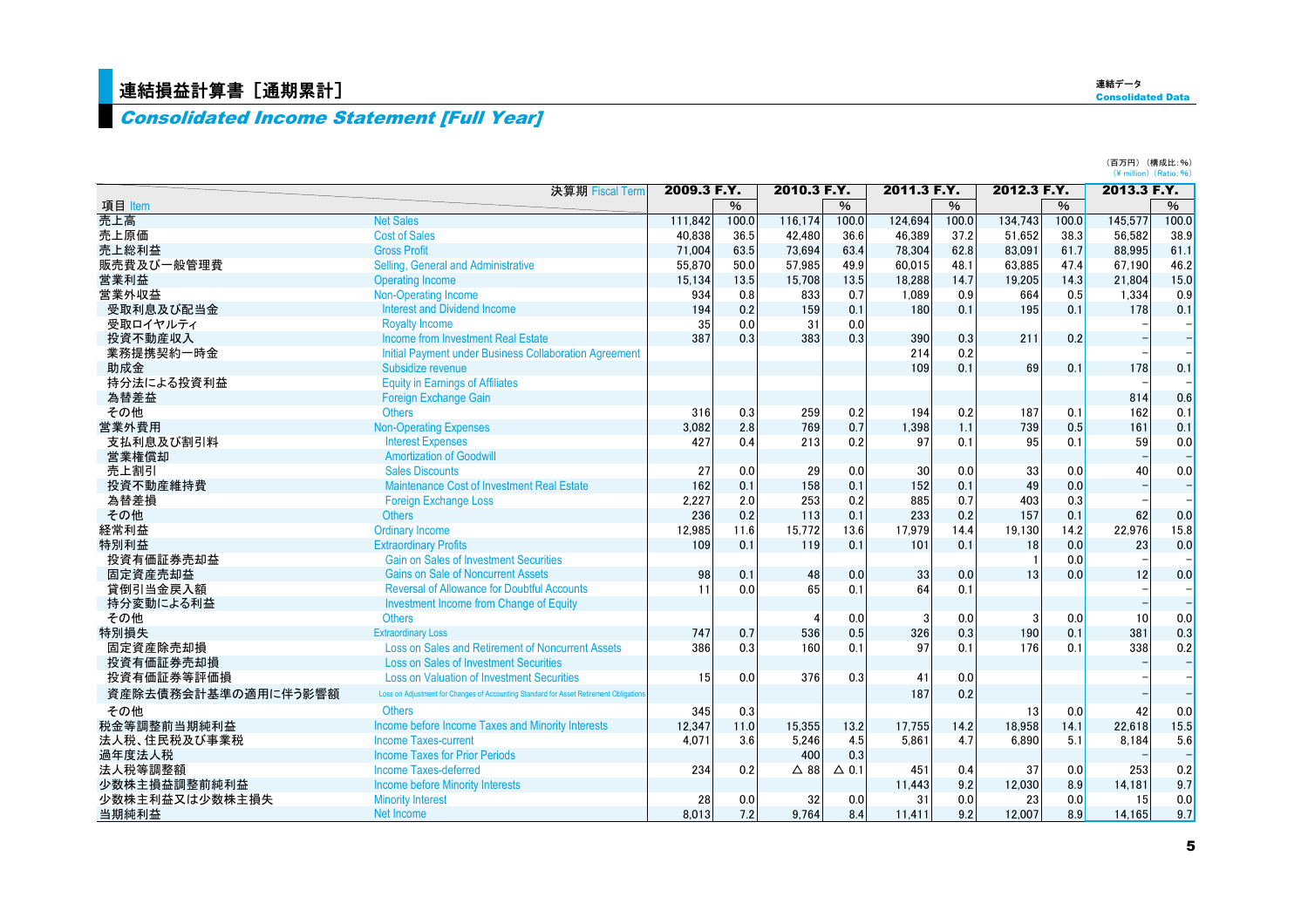#### Consolidated Cash Flow Statement [Full Year]

| 項目 Item             |                                                                                        | 2009.3 F.Y.       | 2010.3 F.Y.       |                   | 2011.3 F.Y. 2012.3 F.Y. | 2013.3 F.Y.       |
|---------------------|----------------------------------------------------------------------------------------|-------------------|-------------------|-------------------|-------------------------|-------------------|
| 営業活動によるキャッシュ・フロー    | <b>Net Cash Provided by (Used in) Operating Activities</b>                             |                   |                   |                   |                         |                   |
| 税金等調整前当期純利益         | Income before Income Taxes                                                             | 12,347            | 15,355            | 17,755            | 18.958                  | 22,618            |
| 減価償却費               | <b>Depreciation and Amortization</b>                                                   | 7,225             | 7.066             | 6.871             | 7.031                   | 7.945             |
| のれん償却額              | <b>Amortization of Goodwill</b>                                                        | 466               | 566               | 677               | 990                     | 866               |
| 資産除去債務会計基準の適用に伴う影響額 | Loss on adjustment for changes of accounting standard for asset retirement obligations |                   |                   | 187               |                         |                   |
| 賞与引当金の増減額           | Increase (Decrease) in Provision for Bonuses                                           | $\Delta$ 51       | 441               | 398               | 359                     | 259               |
| 役員賞与引当金の増減額         | Increase (Decrease) in Provision for Directors' Bonuses                                | $\Delta$ 41       | 49                | 26                | 40                      | 17                |
| 役員退職慰労引当金の増減額       | Increase (Decrease) in Provision for Directors' Retirement Benefits                    | $\Delta$ 50       | $\triangle$ 36    |                   |                         |                   |
| 退職給付引当金の増減額         | Increase (Decrease) in Provision for Retirement Benefits                               | $\triangle$ 98    | 344               | 121               | 526                     | 453               |
| 前払年金費用の増減額          | Increase/Decrease in Prepaid Pension Cost                                              | $\triangle$ 4     |                   |                   |                         |                   |
| 貸倒引当金の増減額           | Increase (Decrease) in Allowance for Doubtful Accounts                                 | 102               | $\triangle$ 144   | 10                | $\Delta 6$              | 114               |
| 受取利息及び受取配当金         | <b>Interest and Dividend Income</b>                                                    | $\triangle$ 194   | $\Delta$ 159      | $\triangle$ 180   | $\triangle$ 195         | $\Delta$ 178      |
| 支払利息                | <b>Interest Expenses</b>                                                               | 427               | 213               | 97                | 95                      | 59                |
| 持分法による投資損益          | <b>Equity in (Earnings) Losses of Affiliates</b>                                       | 45                | 60                | 60                | 60                      | 23                |
| 投資有価証券売却損益          | Loss (Gain) on Sales of Investment Securities                                          |                   | $\triangle$ 0     |                   |                         |                   |
| 投資有価証券評価損           | Loss (Gain) on valuation of Investment Securities                                      | 15                | 376               | 41                |                         |                   |
| 固定資産除売却損益           | <b>Loss on Retirement of Noncurrent Assets</b>                                         | 386               | 160               | 97                | 176                     | 338               |
| 売上債権の増減額            | Decrease (Increase) in Notes and Accounts Receivable-trade                             | $\triangle$ 2.334 | 2,685             | $\triangle$ 2.468 | $\triangle$ 4.754       | $\triangle$ 2.424 |
| たな卸資産の増減額           | Increase (Decrease) in Inventories                                                     | $\Delta$ 1.701    | $\triangle$ 93    | $\Delta$ 1.335    | $\Delta$ 2.140          | $\Delta$ 2,818    |
| 仕入債務の増減額            | Increase (Decrease) in Notes and Accounts Payable-trade                                | 2,375             | $\triangle$ 2,073 | 1,365             | 596                     | 2,431             |
| 未払(未収)消費税等の増減額      | Increase (Decrease) in Consumption Taxes Payable (Receivable)                          | $\triangle$ 467   | 729               | $\triangle$ 442   | $\Delta$ 110            | 72                |
| その他                 | <b>Others</b>                                                                          | 428               | $\triangle$ 425   | 537               | 2.024                   | 3.150             |
| 小計                  | <b>Total</b>                                                                           | 18,878            | 25,116            | 23,820            | 23.654                  | 32,929            |
| 利息及び配当金の受取額         | <b>Interest and Dividends Received</b>                                                 | 175               | 162               | 157               | 156                     | 172               |
| 利息の支払額              | <b>Interest Expenses Paid</b>                                                          | $\triangle$ 423   | $\Delta$ 211      | $\Delta$ 90       | $\triangle$ 50          | $\triangle$ 42    |
| 法人税等の支払額            | <b>Income Taxes Paid</b>                                                               | $\Delta$ 5.436    | $\triangle$ 3.838 | $\Delta$ 5.752    | $\triangle$ 6.702       | $\Delta$ 7,253    |
| 営業活動によるキャッシュ・フロー    | <b>Net Cash Provided by (Used in) Operating Activities</b>                             | 13,193            | 21.229            | 18.135            | 17.058                  | 25,806            |

(百万円) $(\frac{1}{2})$  million)

連結データ Consolidated Data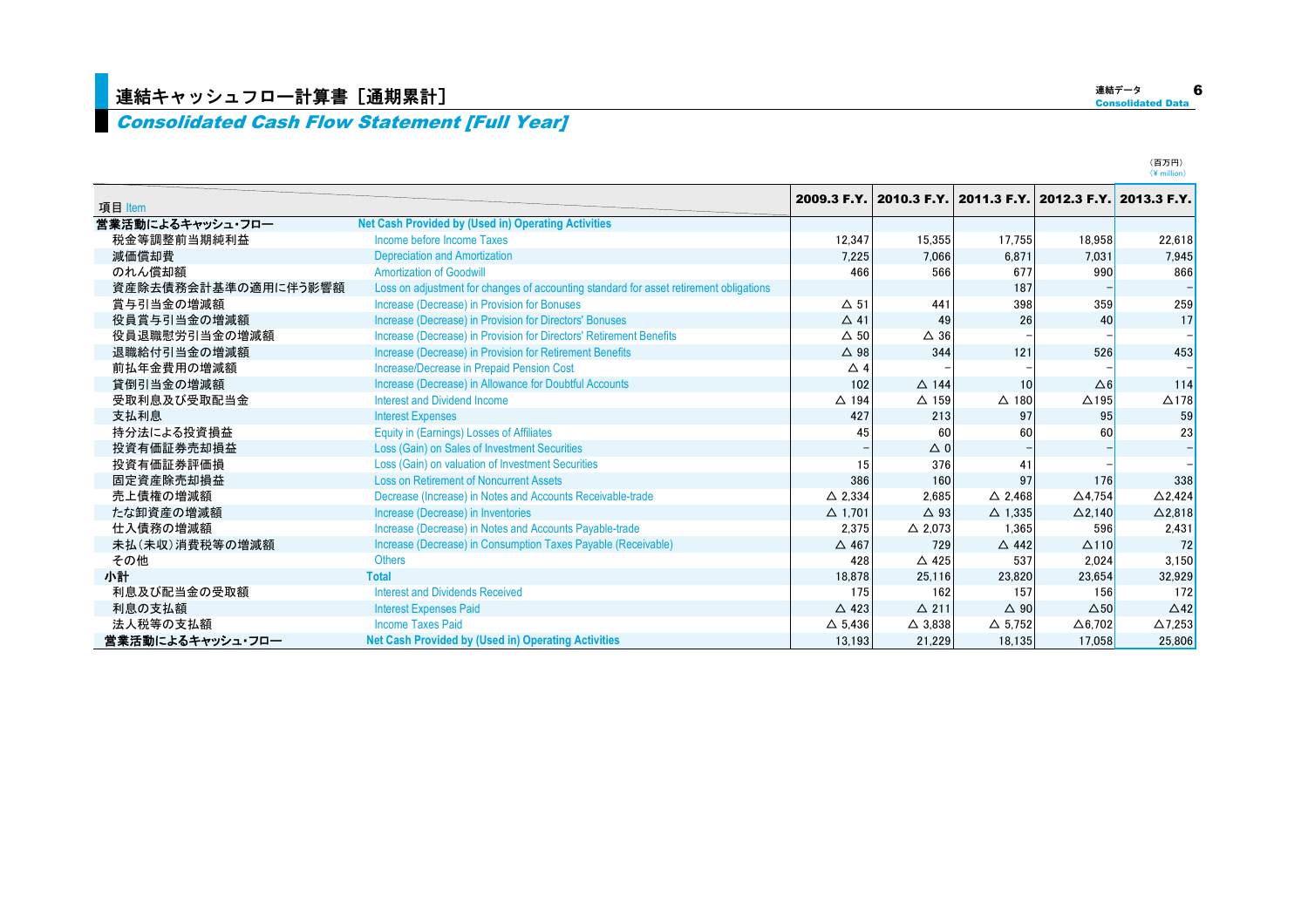(百万円)<br>(¥ million)

|                   |                                                                    | 決算期 Fiscal Term |                    |                    |                   |                                                             |                    |
|-------------------|--------------------------------------------------------------------|-----------------|--------------------|--------------------|-------------------|-------------------------------------------------------------|--------------------|
| 項目 Item           |                                                                    |                 |                    |                    |                   | 2009.3 F.Y. 2010.3 F.Y. 2011.3 F.Y. 2012.3 F.Y. 2013.3 F.Y. |                    |
| 投資活動によるキャッシュ・フロー  | <b>Net Cash Provided by (Used in) Investment Activities</b>        |                 |                    |                    |                   |                                                             |                    |
| 定期預金の預入による支出      | <b>Payments into Time Deposits</b>                                 |                 | $\Delta$ 36        | $\Delta$ 21        | $\Delta$ 18       | $\triangle$ 29                                              | $\Delta$ 16        |
| 定期預金の払い戻しによる収入    | <b>Proceeds from Withdrawal of Time Deposits</b>                   |                 |                    | 54                 |                   | 39                                                          | 18                 |
| 有形固定資産の取得による支出    | Purchase of Property, Plant and Equipment                          |                 | $\triangle$ 9.392  | $\triangle$ 4.461  | $\triangle$ 5.773 | $\Delta$ 6,732                                              | $\Delta$ 9,608     |
| 有形固定資産の売却による収入    | Proceeds from Sales of Property, Plan and Equipment                |                 | 115                | 124                | 152               | 45                                                          | 81                 |
| 無形固定資産の取得による支出    | <b>Purchase of Intangible Assets</b>                               |                 | $\Delta$ 1.582     | $\Delta$ 1.963     | $\triangle$ 2.017 | $\triangle$ 1.707                                           | $\Delta$ 2,203     |
| 投資有価証券の取得による支出    | <b>Purchase of Investment Securities</b>                           |                 | $\triangle$ 917    |                    |                   |                                                             |                    |
| 投資有価証券の売却による収入    | <b>Proceeds from Sales of Investment Securities</b>                |                 |                    |                    |                   |                                                             |                    |
| 子会社株式の取得による収支     | Purchase of Investments in Subsidiaries                            |                 | $\triangle$ 72     | $\triangle$ 355    | $\triangle$ 1.064 |                                                             | $\triangle$ 357    |
| 投資不動産の取得による支出     | <b>Payment for Investment in Real Estate</b>                       |                 |                    |                    |                   |                                                             |                    |
| 事業譲受による支出         | Payments for transfer of business                                  |                 |                    |                    |                   | $\triangle$ 1.900                                           |                    |
| その他               | <b>Others</b>                                                      |                 | $\Delta$ 1.661     | 19                 | $\triangle$ 194   | $\triangle 86$                                              | $\triangle$ 439    |
| 投資活動によるキャッシュ・フロー  | Net Cash Provided by (Used in) Investment Activities               |                 | $\triangle$ 13.544 | $\triangle$ 6.603  | $\triangle$ 8.915 | $\Delta$ 10.372                                             | $\triangle$ 12.524 |
| 財務活動によるキャッシュ・フロー  | <b>Net Cash Provided by (Used in) Financing Activities</b>         |                 |                    |                    |                   |                                                             |                    |
| 短期借入金純増減額         | Net Increase (Decrease) in Short-term Loans Payable                |                 | 5,870              | $\Delta$ 6.141     | 284               | $\triangle$ 283                                             |                    |
| 長期借入による収入         | Proceeds from Long-term Loans Payable                              |                 | 50                 |                    |                   |                                                             |                    |
| 長期借入金の返済による支出     | Repayments of Long-term Loans Payable                              |                 | $\Delta$ 56        | $\Delta$ 55        | $\triangle$ 8     | $\Delta$ 5                                                  | $\Delta 5$         |
| 株式の発行による収入        | Proceeds from Issuance of Common Stock                             |                 | 68                 | 256                | 371               | 240                                                         | 865                |
| 少数株主からの払込みによる収入   | Proceeds from Stock Issuance to Minority Shareholders              |                 |                    |                    |                   |                                                             |                    |
| 自己株式の取得による支出      | <b>Purchase of Treasury Stock</b>                                  |                 | $\triangle$ 9      | $\triangle$ 8      | $\triangle$ 47    | $\triangle 3$                                               | $\triangle$ 4      |
| 配当金の支払額           | <b>Cash Dividends Paid</b>                                         |                 | $\triangle$ 2.658  | $\triangle$ 2.609  | $\triangle$ 3,026 | $\Delta$ 3,184                                              | $\Delta$ 3,703     |
| 少数株主への配当金の支払額     | <b>Dividend Paid to Minority Shareholders</b>                      |                 |                    |                    | $\Delta$ 16       |                                                             |                    |
| その他               | <b>Others</b>                                                      |                 | $\triangle$ 2.542  | $\Delta$ 1.537     | $\triangle$ 1.030 | $\Delta$ 576                                                | $\triangle$ 269    |
| 財務活動によるキャッシュ・フロー  | <b>Net Cash Provided by (Used in) Financing Activities</b>         |                 | 723                | $\triangle$ 10.090 | $\triangle$ 3.474 | $\Delta$ 3,813                                              | $\Delta$ 3,116     |
| 現金及び現金同等物に係る換算差額  | <b>Effect of Exchange Rate Change on Cash and Cash Equivalents</b> |                 | $\Delta$ 641       | $\Delta$ 133       | $\triangle$ 641   | 49                                                          | 2,303              |
| 現金及び現金同等物の増減額     | Net Increase (Decrease) in Cash and Cash Equivalents               |                 | $\triangle$ 268    | 4.402              | 5.103             | 2.922                                                       | 12,468             |
| 現金及び現金同等物の期首残高    | <b>Cash and Cash Equivalents at Beginning of Term</b>              |                 | 9.679              | 9.410              | 13.812            | 18.915                                                      | 21.838             |
| 現金及び現金同等物の期首残高調整額 | <b>Increase (Decrease) of Cash and Cash Equivalents</b>            |                 |                    |                    |                   |                                                             |                    |
|                   | Due to Fiscal Year-end Change for Subsidiaries                     |                 |                    |                    |                   |                                                             |                    |
| 現金及び現金同等物の期末残高    | <b>Cash and Cash Equivalents at End of Term</b>                    |                 | 9.410              | 13.812             | 18.915            | 21.838                                                      | 34,306             |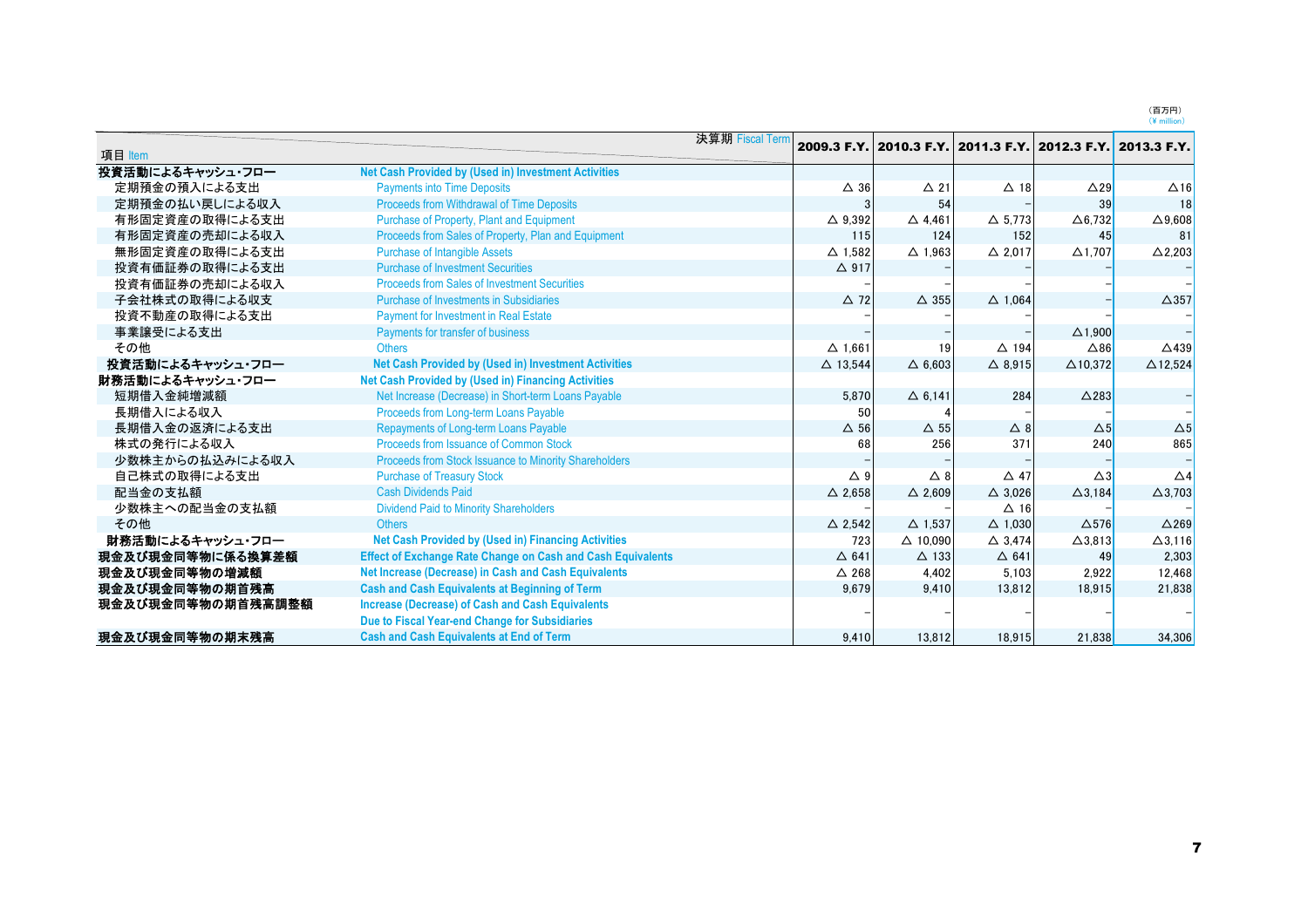Net Sales by Destination, Business and Product type [Full Year]

**Net Sales by Destination** 

|                | 決算期 Fiscal Term    |        | 2009.3 F.Y. |           |         | 2010.3 F.Y. |       |         | 2011.3 F.Y.      |        |        | 2012.3 F.Y. |           |         | 2013.3 F.Y. |                  | 2014.3 通期予想<br>(Forecast) |
|----------------|--------------------|--------|-------------|-----------|---------|-------------|-------|---------|------------------|--------|--------|-------------|-----------|---------|-------------|------------------|---------------------------|
|                |                    |        | Ratio       |           |         | Ratio       | YOY   |         | Ratio            | YOY    |        | Rati        | YOY       |         | Ratio       | YOY <sup>*</sup> |                           |
| 地域 Destination |                    |        | (9/6)       | $(9)_{0}$ |         | (9)         | (%)   |         | (9/6)            | $($ %) |        | (9)         | $(9)_{0}$ |         | (9/6)       | $(9)_{0}$        |                           |
| 国<br>内         | Japan              | 35,827 | 32.0        | 99.6      | 36,820  | 31.7        | 102.8 | 38,540  | 30.9             | 104.7  | 39,735 | 29.5        | 103.1     | 40.189  | 27.6        | 101.1            | 41.200                    |
| 米州             | Americas           | 23,413 | 20.9        | 112.0     | 23.622  | 20.3        | 100.9 | 26.534  | 21.3             | 112.3  | 28.607 | 21.2        | 107.8     | 30.765  | 21.1        | 107.5            | 40.100                    |
| <b>EMEA</b>    | <b>EMEA</b>        | 35,453 | 31.7        | 90.4      | 36.494  | 31.4        | 102.9 | 35,414  | 28.4             | 97.0   | 37,369 | 27.7        | 105.5     | 39,587  | 27.2        | 105.9            | 48,000                    |
| 中国             | China              | 10,110 | 9.0         | 124.4     | 1.843   | 10.2        | 117.1 | 15.093  | 12.1             | 127.4  | 19,298 | 14.3        | 127.9     | 24,429  | 16.8        | 26.6             | 32,200                    |
| アジア・パシフィック     | Asia-Pacific       | 7.036  | 6.3         | 108.4     | 7,393   | 6.4         | 105.1 | 9.110   | 7.3 <sub>1</sub> | 123.2  | 9.733  | 7.2         | 106.8     | 10.606  | 7.3         | 109.0l           | 13.500                    |
| 海外 計           | Overseas Total     | 76.014 | 68.0        | 101.7     | 79.354  | 68.3        | 104.4 | 86.153  | 69.1             | 108.6  | 95.008 | 70.5        | 110.3     | 105.388 | 72.4        | 10.9             | 133.800                   |
| 合              | <b>Total Sales</b> | 11.842 | 00.0        | 101.0     | 116.174 | 100.0       | 103.9 | 124.694 | 00.0             | 107.3  | 34.743 | 100.0       | 108.1     | 145.577 | 100.0       | 108.0            | 175,000                   |

●EMEA:欧州、中東、アフリカ地域

**OEMEA: Europe, the Middle East and Africa** 

#### 事業別売上高

Net Sales by Business

|                | 決算期 Fiscal Term           |         | 2009.3 F.Y. |       |         | 2010.3 F.Y. |           |         | 2011.3 F.Y.     |           |         | 2012.3 F.Y. |        |         | 2013.3 F.Y. |                  |
|----------------|---------------------------|---------|-------------|-------|---------|-------------|-----------|---------|-----------------|-----------|---------|-------------|--------|---------|-------------|------------------|
|                |                           |         | Ratio       | YOY   |         | Ratio       | YOY       |         | Ratio           | YOY       |         | Ratio       | YOY    |         | Ratio       | YOY <sup>*</sup> |
| 事業 Business    |                           |         | $($ % $)$   | (9/6) |         | $($ % $)$   | $($ % $)$ |         | $\mathcal{O}_0$ | $(9)_{0}$ |         | (9)         | (9/6)  |         | $(9)_{0}$   | $(9)_{0}$        |
| 血球計数検査         | Hematology                | 71.216  | 63.7        | 104.1 | 72.295  | 62.2        | 101.5     | 77.284  | 62.0            | 106.9     | 82.321  | 61.1        | 106.5  | 90.817  | 62.4        | 110.3            |
| 血液凝固検査         | <b>Hemostasis</b>         | 13.970  | 12.5        | 101.0 | 14.599  | 12.6        | 104.5     | 15.987  | 12.8            | 109.5     | 17.643  | 13.1        | 110.4  | 21.211  | 14.6        | 120.2            |
| 免疫検査           | Immunochemistry           | 2.639   | 2.4         | 92.1  | 2.426   | 2.1         | 91.9      | 2.677   | 2.1             | 10.3      | 2.024   | 1.5         | 75.6   | 2.028   | 1.4         | 100.2            |
| 生化学検査          | <b>Clinical Chemistry</b> | 2.479   | 2.2         | 93.0  | 3.374   | 2.9         | 136.1     | 3.242   | 2.6             | 96.1      | 3.498   | 2.6         | 107.9  | 3.080   | 2.1         | 88.1             |
| 尿検査            | <b>Urinalysis</b>         | 8.154   | 7.3         | 108.6 | 8.233   | 7.1         | 101.0     | 9.417   | 7.6             | 114.4     | 10.796  | 8.0         | 114.6  | 10.906  | 7.5         | 101.0            |
| POC検査          | <b>Point of Care</b>      | 2.793   | 2.5         | 69.9  | 3.584   | 3.1         | 128.3     | 3.671   | 2.9             | 102.4     | 5.303   | 3.9         | 144.5I | 4.799   | 3.3         | 90.5             |
| その他            | <b>Others</b>             | 5.062   | 4.5         | 112.2 | 4.839   | 4.2         | 95.6      | 5.402   | 4.3             | 111.6     | 5.887   | 4.4         | 109.0  | 4.888   | 3.4         | 83.0             |
| Diagnostics    | <b>Diagnostics</b>        | 106.316 | 95.1        | 102.4 | 109.353 | 94.1        | 102.9     | 17.683  | 94.4            | 107.6     | 127.475 | 94.6        | 108.3  | 137.732 | 94.6        | 108.0            |
|                |                           | 3.145   | 2.8         | 71.5  | 2.870   | 2.5         | 91.3      | 3.071   | 2.5             | 107.0     | 3.885   | 2.9         | 126.5  | 4.215   | 2.9         | 108.5            |
| Diagnostics/IT | Diagnostics/IT            | 109.461 | 97.9        | 101.2 | 112.223 | 96.6        | 102.5     | 120.754 | 96.8            | 107.6     | 131.360 | 97.5        | 108.8  | 141.947 | 97.5        | 108.1            |
| その他事業          | <b>Other Business</b>     | 2.381   | 2.1         | 94.4  | 3.951   | 3.4         | 165.9     | 3.939   | 3.2             | 99.7      | 3.382   | 2.5         | 85.9   | 3.630   | 2.5         | 107.3            |
| 合              | <b>Total Sales</b>        | 111.842 | 100.0       | 101.0 | 116.174 | 100.0       | 103.9     | 124.694 | 100.0           | 107.3     | 134.743 | 100.0       | 108.1  | 145.577 | 100.0       | 108.0            |

#### 品目別売上高

|  |  |  | <b>Net Sales by Product Type</b> |
|--|--|--|----------------------------------|
|  |  |  |                                  |

|                 | 決算期 Fiscal Term         |        | 2009.3 F.Y.   |            |        | 2010.3 F.Y. |            |         | 2011.3 F.Y. |           |        | 2012.3 F.Y. |           |         | 2013.3 F.Y. |                      | 2014.3 通期予想<br>(Forecast) |
|-----------------|-------------------------|--------|---------------|------------|--------|-------------|------------|---------|-------------|-----------|--------|-------------|-----------|---------|-------------|----------------------|---------------------------|
|                 |                         |        | Ratio         | <b>YOY</b> |        | Ratio       | <b>YOY</b> |         | Ratio       | YOY       |        | Rati        | YOY       |         | Ratio       | YOY <sup>*</sup>     |                           |
| 品目 Product Type |                         |        | $\frac{9}{6}$ | $(9)_{0}$  |        | (%          | $(9)_{0}$  |         | (9)         | $($ % $)$ |        | $(9)_{0}$   | $(9)_{0}$ |         | (%          | $(9)_{0}$            |                           |
| 検体検査機器          | Instrument              | 38.202 | 34.2          | 98.        | 35.940 | 30.9        | 94.1       | 41.748  | 33.5        | 116.2     | 46.141 | 34.2        | 110.5     | 47.866  | 32.9        | 103.7.               | 57.460                    |
| 検体検査試薬          | Reagent                 | 48.966 | 43.8          | 103.5      | 53.471 | 46.0        | 109.2      | 55.290  | 44.3        | 103.4     | 59.905 | 44.5        | 108.3     | 66,505  | 45.7        | 111.0 <mark>1</mark> | 81,710                    |
| 保守サービス          | tenance Service & Parts | 9.684  | 8.7           | 100.2      | 1.500  | 9.9         | 118.8      | 12.140  |             | 105.6     | 12.823 | 9.51        | 105.6     | 14.130  | 9.7         | 110.2 $ $            | 16.630                    |
| その他             | Others                  | 4.989  | 13.4          | 101.3      | 15.262 | 13.1        | 101.8      | 15.514  | 12.4        | 101.7     | 15.872 | 11.8        | 102.3     | 17.075  | 11.7        | 107.6                | 19.200                    |
| 合計              | <b>Total Sales</b>      | 11.842 | 100.0         | 101.C      | 16.174 | 100.0       | 103.9      | 124.694 | 100.0       | 107.3     | 34.743 | 0.00        | 108.1     | 145.577 | 100.0       | 108.0                | 175,000                   |

※前年同期を100%としています。 ●通期予想は、2013年5月に公表したものです。<br>※Previous period = 100% ● ●Business forecast was announced in May 201 **Business forecast was announced in May 2013.** 

(百万円) $(\frac{1}{2})$  million)

連結データ**Consolidated Data** 

> (百万円) (\ million)

8

(百万円) (\ million)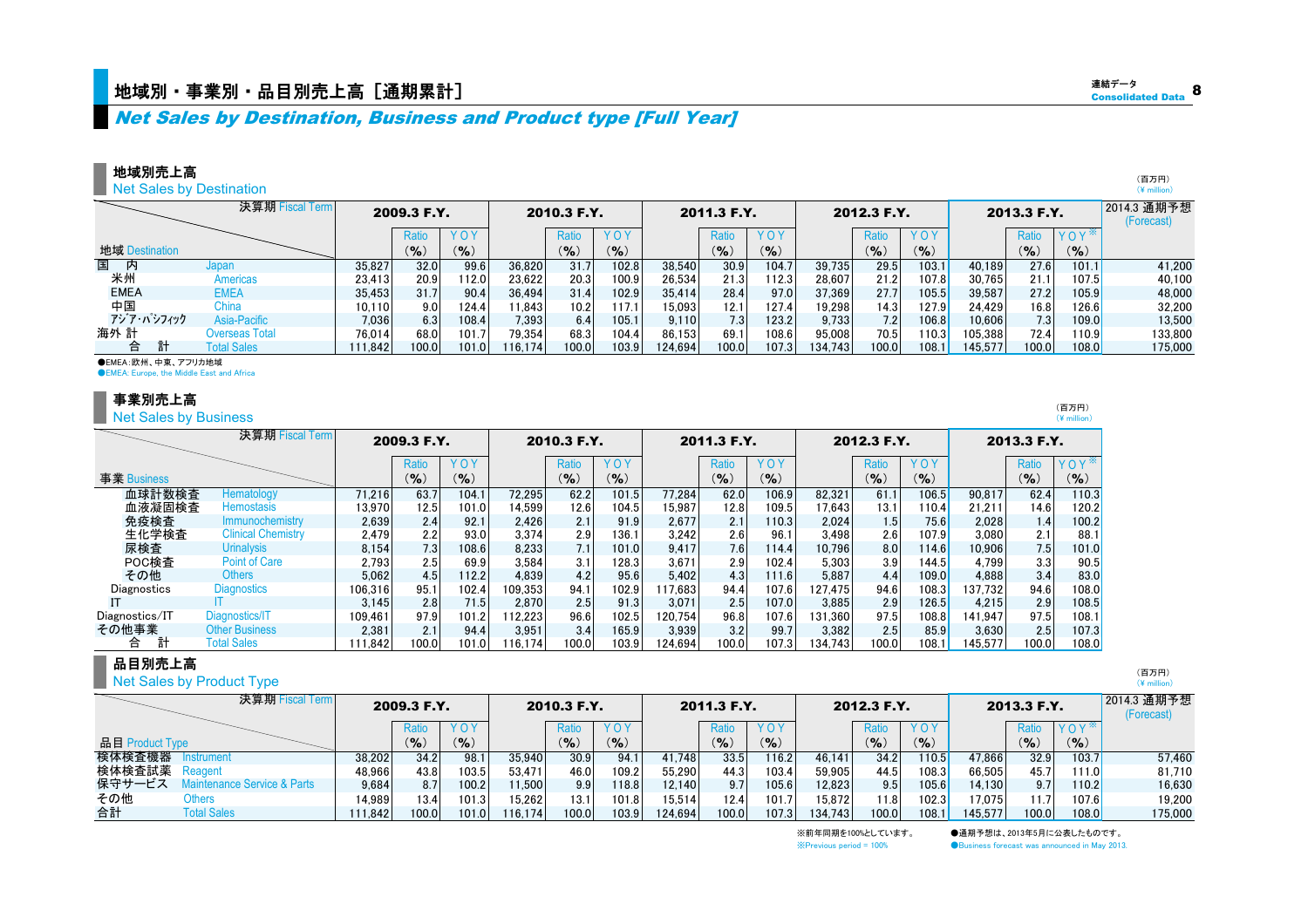#### 連結データConsolidated Data

### (百万円)<br>(¥ million)

#### ■ 国内 Japan

|                | 決算期 Fiscal Term           |        | 2009.3 F.Y.      |       |        | 2010.3 F.Y. |        |        | 2011.3 F.Y. |            |        | 2012.3 F.Y. |       |        | 2013.3 F.Y. |           |
|----------------|---------------------------|--------|------------------|-------|--------|-------------|--------|--------|-------------|------------|--------|-------------|-------|--------|-------------|-----------|
|                |                           |        | Ratio            | YOY   |        | Ratio       | YOY    |        | Ratio       | <b>YOY</b> |        | Ratio       | YOY   |        | Ratio       | YOY       |
| 事業 Business    |                           |        | $(9)_{0}$        | (9/6) |        | $($ % $)$   | $($ %) |        | $($ % $)$   | $(9)_{0}$  |        | (%)         | (9/6) |        | $($ % $)$   | $(9)_{0}$ |
| 血球計数検査         | Hematology                | 13,698 | 38.2             | 103.1 | 13.599 | 36.9        | 99.3   | 14.958 | 38.81       | 110.0      | 15.637 | 39.4        | 104.5 | 16.186 | 40.3        | 103.5     |
| 血液凝固検査         | Hemostasis                | 5.431  | 15.2             | 101.6 | 5.592  | 15.2        | 103.0  | 5.714  | 14.8        | 102.2      | 6.115  | 15.4        | 107.0 | 6,342  | 15.8        | 103.7     |
| 免疫検査           | Immunochemistry           | 2.628  | 7.3 <sub>1</sub> | 92.4  | 2,401  | 6.5         | 91.4   | 2.652  | 6.9         | 110.5      | 2.007  | 5.1         | 75.7  | 2,007  | 5.0         | 100.0     |
| 生化学検査          | <b>Clinical Chemistry</b> | 1.644  | 4.6              | 89.3  | 1,955  | 5.3         | 118.9  | 1.884  | 4.9         | 96.4       | 2.059  | 5.2         | 109.3 | 2,143  | 5.3         | 104.1     |
| 尿検査            | <b>Urinalysis</b>         | 1.591  | 4.4              | 91.5  | 1.679  | 4.6         | 105.5  | 2.010  | 5.2         | 119.7      | 2.174  | 5.5         | 108.2 | 1.997  | 5.0         | 91.9      |
| POC検査          | <b>Point of Care</b>      | 2.342  | 6.5              | 67.9  | 3.207  | 8.7         | 136.9  | 2.106  | 5.5         | 65.7       | 2.477  | 6.2         | 117.6 | 2.480  | 6.2         | 100.1     |
| その他            | <b>Others</b>             | 4.176  | 11.7             | 137.1 | 3.859  | 10.5        | 92.4   | 4.689  | 12.2        | 121.5      | 5.009  | 12.6        | 106.8 | 4.489  | 11.2        | 89.6      |
| Diagnostics    | <b>Diagnostics</b>        | 31,512 | 88.0             | 99.9  | 32,294 | 87.7        | 102.5  | 34,016 | 88.3        | 105.3      | 35,480 | 89.3        | 104.3 | 35,646 | 88.7        | 100.5     |
|                |                           | 2.173  | 6.1              | 99.3  | 2.081  | 5.7         | 95.8   | 2.307  | 6.0         | 110.9      | 2.909  | 7.3         | 126.1 | 3.287  | 8.2         | 113.0     |
| Diagnostics/IT | Diagnostics/IT            | 33.685 | 94.0             | 99.8  | 34.376 | 93.4        | 102.1  | 36.324 | 94.2        | 105.7      | 38.389 | 96.6        | 105.7 | 38.934 | 96.9        | 101.4     |
| その他事業          | <b>Other Business</b>     | 2.142  | 6.0              | 96.6  | 2.444  | 6.6         | 114.1  | 2,216  | 5.8         | 90.7       | 1.345  | 3.4         | 60.7  | 1,255  | 3.1         | 93.3      |
| 計<br>合         | <b>Total Sales</b>        | 35.827 | 100.0            | 99.6  | 36.820 | 100.0       | 102.8  | 38.540 | 100.0       | 104.7      | 39.735 | 100.0       | 103.1 | 40.189 | 100.0       | 101.1     |

#### ■ 海外 Overseas

|                | 決算期 Fiscal Term           |                 | 2009.3 F.Y.        |           |        | 2010.3 F.Y. |       |        | 2011.3 F.Y. |            |        | 2012.3 F.Y. |                      |         | 2013.3 F.Y. |       |
|----------------|---------------------------|-----------------|--------------------|-----------|--------|-------------|-------|--------|-------------|------------|--------|-------------|----------------------|---------|-------------|-------|
|                |                           |                 | Ratio              | YOY       |        | Ratio       | YOY   |        | Ratio       | <b>YOY</b> |        | Ratio       | YOY                  |         | Ratio       | YOY   |
| 事業 Business    |                           |                 | $($ % $)$          | $($ % $)$ |        | $(9)_{0}$   | (9/6) |        | $(9)_{0}$   | $(9)_{0}$  |        | $(9)_{0}$   | (%)                  |         | $(9)_{0}$   | (9/6) |
| 血球計数検査         | Hematology                | 57.517          | 75.7               | 104.3     | 58.696 | 74.0        | 102.0 | 62.326 | 72.3        | 106.2      | 66.684 | 70.2        | 107.0                | 74.630  | 70.8        | 111.9 |
| 血液凝固検査         | Hemostasis                | 8.538           | 11.2               | 100.6     | 9.006  | 11.3        | 105.5 | 10.272 | 11.9        | 114.1      | 11.528 | 12.1        | 112.2                | 14.869  | 14.1        | 129.0 |
| 免疫検査           | Immunochemistry           | 10 <sup>1</sup> | 0.0                | 47.6      | 25     | 0.0         | 250.0 | 25     | 0.0         | 100.0      |        | 0.0         | 68.0                 |         | 0.0         | 123.5 |
| 生化学検査          | <b>Clinical Chemistry</b> | 835             | $1.1$ <sup>1</sup> | 101.3     | 1,419  | 1.8         | 169.9 | 1,358  |             | 95.7       | 1.439  | 1.5         | 106.0I               | 936     | 0.9         | 65.0  |
| 尿検査            | <b>Urinalysis</b>         | 6.563           | 8.6                | 113.7     | 6.553  | 8.3         | 99.8  | 7.406  | 8.6         | 113.0      | 8.622  | 9.1         | 116.4                | 8,908   | 8.5         | 103.3 |
| POC検査          | <b>Point of Care</b>      | 451             | 0.6                | 82.3      | 376    | 0.5         | 83.4  | 1,564  |             | 416.0      | 2.826  | 3.0         | 180.7                | 2,319   | 2.2         | 82.1  |
| その他            | <b>Others</b>             | 886             | 1.2                | 60.4      | 980    | 1.2         | 110.6 | 712    | 0.8         | 72.7       | 877    | 0.9         | 123.2                | 398     | 0.4         | 45.4  |
| Diagnostics    | <b>Diagnostics</b>        | 74,803          | 98.4               | 103.5     | 77,058 | 97.1        | 103.0 | 83,666 | 97.1        | 108.6      | 91,995 | 96.8        | 110.0 <mark>1</mark> | 102.085 | 96.9        | 111.0 |
|                |                           | 971             | 1.3 <sub>1</sub>   | 43.9      | 788    | 1.0         | 81.2  | 763    | 0.9         | 96.8       | 975    | 1.0         | 127.8                | 927     | 0.9         | 95.1  |
| Diagnostics/IT | Diagnostics/IT            | 75.775          | 99.7               | 101.8     | 77.847 | 98.1        | 102.7 | 84.430 | 98.0        | 108.5      | 92.971 | 97.9        | 110.1                | 103.012 | 97.7        | 110.8 |
| その他事業          | <b>Other Business</b>     | 239             | 0.3                | 78.6      | 1.507  | 1.9         | 630.5 | 1.723  | 2.0         | 114.3      | 2.037  | 2.1         | 118.2                | 2.375   | 2.3         | 116.6 |
| 合              | <b>Total Sales</b>        | 76.014          | 100.0              | 101.7     | 79.354 | 100.0       | 104.4 | 86.153 | 100.0       | 108.6      | 95.008 | 100.0       | 110.3l               | 105,388 | 100.0       | 110.9 |

※Previous period = 100% ※前年同期を100%としています。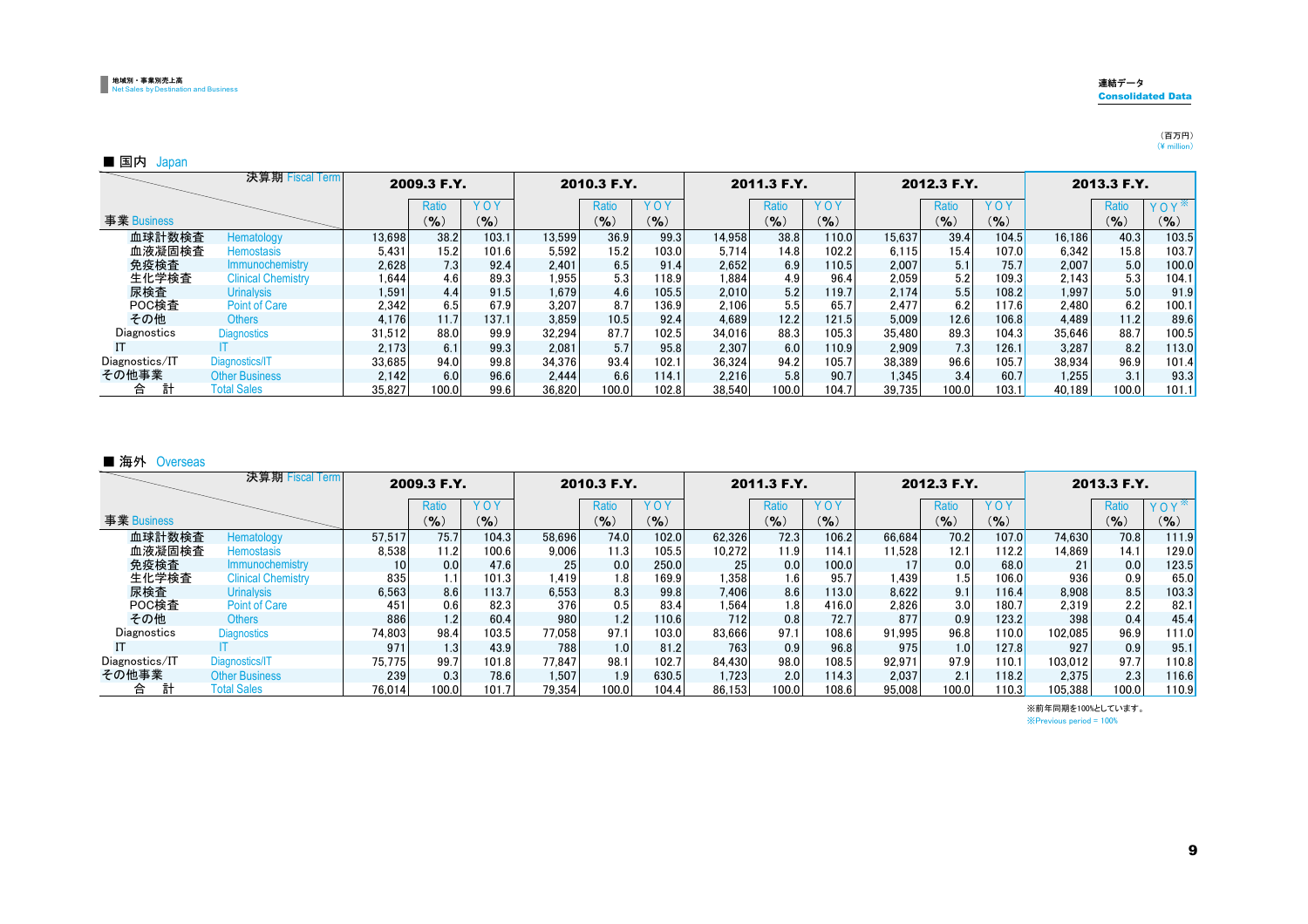#### 地域別・事業別売上高 Net Sales by Destination and Business

#### 連結データ 10 Consolidated Data

(百万円)<br>(¥ million)

#### ■ 米州 Americas

|                | 決算期 Fiscal Term           |        | 2009.3 F.Y. |       |        | 2010.3 F.Y.      |       |        | 2011.3 F.Y.      |           |        | 2012.3 F.Y. |            |        | 2013.3 F.Y.      |                  |
|----------------|---------------------------|--------|-------------|-------|--------|------------------|-------|--------|------------------|-----------|--------|-------------|------------|--------|------------------|------------------|
|                |                           |        | Ratio       | YOY   |        | Ratio            | YOY   |        | Ratio            | YOY       |        | Ratio       | <b>YOY</b> |        | Ratio            | YOY <sup>*</sup> |
| 事業 Business    |                           |        | $($ % $)$   | (9/6) |        | (9/6)            | (9/6) |        | $(9)_{0}$        | $($ % $)$ |        | $(9)_{0}$   | $($ % $)$  |        | $($ %)           | $($ %)           |
| 血球計数検査         | Hematology                | 19.254 | 82.2        | 114.9 | 19.822 | 83.9             | 103.0 | 21.535 | 81.2             | 108.6     | 22.734 | 79.5        | 105.6      | 25,608 | 83.2             | 112.6            |
| 血液凝固検査         | <b>Hemostasis</b>         | 1,909  | 8.2         | 87.9  | 1.640  | 6.9              | 85.9  | 1.925  | 7.3              | 117.4     | 1.445  | 5.1         | 75.1       | 1.590  | 5.2              | 110.0            |
| 免疫検査           | Immunochemistry           |        |             |       |        | 0.0              |       |        | 0.0              |           |        |             |            |        |                  |                  |
| 生化学検査          | <b>Clinical Chemistry</b> |        |             |       |        |                  |       |        |                  |           |        |             |            |        |                  |                  |
| 尿検査            | <b>Urinalysis</b>         | 2.114  | 9.0         | 124.0 | 1.856  | 7.9              | 87.8  | 1,886  | 7.1              | 101.6     | 2.079  | 7.3         | 110.2      | 1.888  | 6.1              | 90.8             |
| POC検査          | <b>Point of Care</b>      |        |             |       |        |                  |       | 927    | 3.51             |           | 1.847  | 6.5         | 199.2      | 1.244  | 4.0              | 67.4             |
| その他            | <b>Others</b>             |        | 0.0         |       |        |                  |       |        | 0.0              |           |        | 0.0         |            |        | 0.0              | 50.0             |
| Diagnostics    | <b>Diagnostics</b>        | 23,280 | 99.4        | 112.8 | 23,319 | 98.7             | 100.2 | 26.274 | 99.0             | 112.7     | 28.109 | 98.3        | 107.0      | 30,334 | 98.6             | 107.9            |
|                |                           | 133    | 0.6         | 49.1  | 302    | 1.3 <sub>1</sub> | 227.1 | 260    | 1.0 <sub>1</sub> | 86.1      | 497    | 1.7         | 191.2      | 430    | 1.4 <sub>1</sub> | 86.5             |
| Diagnostics/IT | Diagnostics/IT            | 23.413 | 100.0       | 112.0 | 23.622 | 100.0            | 100.9 | 26.534 | 100.0            | 112.3     | 28.607 | 100.0       | 107.8      | 30.765 | 100.0            | 107.5            |
| その他事業          | <b>Other Business</b>     |        |             |       |        |                  |       |        | 0.0              |           |        | 0.0         |            |        |                  |                  |
| 計<br>合         | <b>Total Sales</b>        | 23.413 | 100.0       | 12.0  | 23.622 | 100.0            | 100.9 | 26.534 | 100.0            | 12.3      | 28.607 | 100.0       | 107.8      | 30.765 | 100.0            | 107.5            |

#### ■ EMEA

|                | 決算期 Fiscal Term           |        | 2009.3 F.Y.      |      |                  | 2010.3 F.Y. |       |        | 2011.3 F.Y. |           |        | 2012.3 F.Y. |       |        | 2013.3 F.Y. |            |
|----------------|---------------------------|--------|------------------|------|------------------|-------------|-------|--------|-------------|-----------|--------|-------------|-------|--------|-------------|------------|
|                |                           |        | Ratio            | YOY  |                  | Ratio       | YOY   |        | Ratio       | YOY       |        | Ratio       | YOY   |        | Ratio       | <b>YOY</b> |
| 事業 Business    |                           |        | (%)              | (9)  |                  | $($ % $)$   | (9/6) |        | $($ % $)$   | $(9)_{0}$ |        | $($ % $)$   | (9/6) |        | $($ % $)$   | $(9)_{0}$  |
| 血球計数検査         | Hematology                | 27.572 | 77.8             | 95.2 | 26.629           | 73.0        | 96.6  | 25.736 | 72.7        | 96.6      | 26.881 | 71.9        | 104.4 | 28.020 | 70.8        | 104.2      |
| 血液凝固検査         | <b>Hemostasis</b>         | 3.469  | 9.8              | 92.9 | 3.929            | 10.8        | 113.3 | 3.713  | 10.5        | 94.5      | 4.179  | 11.2        | 112.6 | 5.257  | 13.3        | 125.8      |
| 免疫検査           | Immunochemistry           |        |                  |      | 10 <sub>1</sub>  | 0.0         |       |        | 0.0         | 60.0      |        | 0.0         | 100.0 | 14     | 0.0         | 233.3      |
| 生化学検査          | <b>Clinical Chemistry</b> | 115    | 0.3              | 88.5 | 744              | 2.0         | 647.0 | 612    |             | 82.3      | 253    | 0.7         | 41.3  | 161    | 0.4         | 63.6       |
| 尿検査            | <b>Urinalysis</b>         | 2.518  | 7.1              | 84.8 | 2.384            | 6.5         | 94.7  | 2.369  | 6.7         | 99.4      | 2.321  | 6.2         | 98.0  | 2.488  | 6.3         | 107.2      |
| POC検査          | <b>Point of Care</b>      | 193    | 0.5              | 61.9 | 181              | 0.5         | 93.8  | 441    | 1.2         | 243.6     | 755    | 2.0         | 171.2 | 866    | 2.2         | 114.7      |
| その他            | <b>Others</b>             | 873    | 2.5              | 59.7 | 972              | 2.7         | 111.3 | 709    | 2.0         | 72.9      | 870    | 2.3         | 122.7 | 394    | 1.0         | 45.3       |
| Diagnostics    | <b>Diagnostics</b>        | 34.742 | 98.0             | 92.5 | 34.851           | 95.5        | 100.3 | 33.588 | 94.8        | 96.4      | 35.268 | 94.4        | 105.0 | 37.203 | 94.0        | 105.5      |
|                |                           | 498    | 1.4 <sub>1</sub> | 36.2 | 158 <sub>1</sub> | 0.4         | 31.7  | 128    | 0.4         | 81.0      | 80     | 0.2         | 62.5  | 31     | 0.1         | 38.8       |
| Diagnostics/IT | Diagnostics/IT            | 35.241 | 99.4             | 90.5 | 35.010           | 95.9        | 99.3  | 33.716 | 95.2        | 96.3      | 35.349 | 94.6        | 104.8 | 37.234 | 94.1        | 105.3      |
| その他事業          | <b>Other Business</b>     | 212    | 0.6              | 73.9 | 1.484            | 4.1         | 700.0 | 1.698  | 4.8         | 114.4     | 2.020  | 5.4         | 119.0 | 2,352  | 5.9         | 116.4      |
| 計<br>合         | <b>Total Sales</b>        | 35.453 | 100.0            | 90.4 | 36.494           | 100.0       | 102.9 | 35.414 | 100.0       | 97.0      | 37.369 | 100.0       | 105.5 | 39.587 | 100.0       | 105.9      |

●EMEA:欧州、中東、アフリカ地域

**OEMEA: Europe, the Middle East and Africa** 

※前年同期を100%としています。

※Previous period = 100%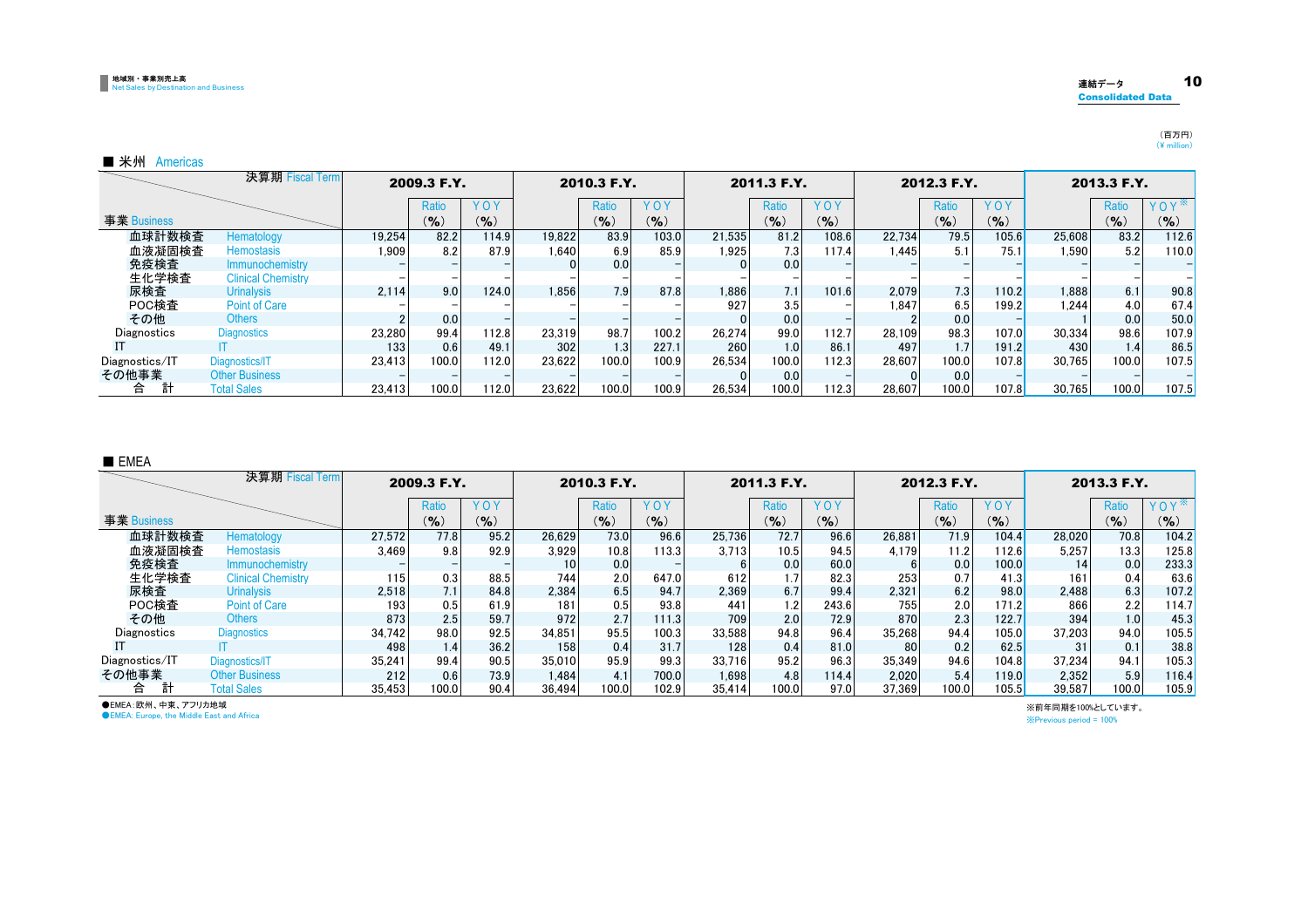#### 連結データConsolidated Data

#### (百万円)<br>(¥ million)

| ᇜᆒ | าล<br>ш |
|----|---------|
|----|---------|

| 決算期 Fiscal Term |                           | 2009.3 F.Y. |       |           | 2010.3 F.Y.      |           | 2011.3 F.Y. |        | 2012.3 F.Y. |            |        | 2013.3 F.Y.      |           |                 |              |                  |
|-----------------|---------------------------|-------------|-------|-----------|------------------|-----------|-------------|--------|-------------|------------|--------|------------------|-----------|-----------------|--------------|------------------|
|                 |                           |             | Ratio | YOY       |                  | Ratio     | YOY         |        | Ratio       | <b>YOY</b> |        | Ratio            | YOY       |                 | <b>Ratio</b> | YOY <sup>*</sup> |
| 事業 Business     |                           |             | (9/6) | $(9)_{0}$ |                  | $(9)_{0}$ | $(9)_{0}$   |        | $($ % $)$   | $(9)_{0}$  |        | $(9)_{0}$        | $($ % $)$ |                 | $(9)_{0}$    | $(\% )$          |
| 血球計数検査          | Hematology                | 5,388       | 53.3  | 116.2     | 6.755            | 57.0      | 125.4       | 8,294  | 55.0        | 122.8      | 9.940  | 51.5             | 119.8     | 13.432          | 55.0         | 135.1            |
| 血液凝固検査          | <b>Hemostasis</b>         | 2.170       | 21.5  | 134.3     | 2.307            | 19.5      | 106.3       | 3.284  | 21.8        | 142.3      | 4.455  | 23.1             | 135.7     | 6.256           | 25.6         | 140.4            |
| 免疫検査            | Immunochemistry           |             |       |           |                  | 0.0       |             |        | 0.0         | 200.0      |        | 0.0              | 100.0     |                 | 0.0          | 200.0            |
| 生化学検査           | <b>Clinical Chemistry</b> | 601         | 5.9   | 106.9     | 604              | 5.1       | 100.5       | 654    | 4.3         | 108.3      | 1.050  | 5.4              | 160.6     | 655             | 2.7          | 62.4             |
| 尿検査             | <b>Urinalysis</b>         | 1.664       | 16.5  | 172.6     | 1,965            | 16.6      | 118.1       | 2,653  | 17.6        | 135.0      | 3.615  | 18.7             | 136.3     | 3.855           | 15.8         | 106.6            |
| POC検査           | <b>Point of Care</b>      | 257         | 2.5   | 109.4     | 195 <sub>1</sub> | 1.61      | 75.9        | 188    | 1.2         | 96.4       | 218    | 1.1 <sup>1</sup> | 116.0     | 203             | 0.8          | 93.1             |
| その他             | <b>Others</b>             | 1.0         | 0.0   | 100.0     |                  |           |             |        | 0.0         |            |        | 0.0              |           |                 |              |                  |
| Diagnostics     | <b>Diagnostics</b>        | 10.084      | 99.7  | 125.8     | 11.830           | 99.9      | 117.3       | 15.077 | 99.9        | 127.4      | 19.284 | 99.9             | 127.9     | 24.407          | 99.9         | 126.6            |
|                 |                           | 26          | 0.3   | 23.6      |                  | 0.1       | 26.9        |        | 0.0         | 100.0      |        | 0.0              | 71.4      |                 | 0.0          | 160.0            |
| Diagnostics/IT  | Diagnostics/IT            | 10.110      | 100.0 | 124.4     | 11.837           | 99.9      | 117.1       | 15.085 | 99.9        | 127.4      | 19.290 | 100.0            | 127.9     | 24.416          | 99.9         | 126.6            |
| その他事業           | <b>Other Business</b>     |             |       |           |                  | 0.0       |             |        | 0.1         | 160.0      |        | 0.0              | 100.0     | 13 <sub>1</sub> | 0.1          | 162.5            |
| 計<br>合          | <b>Total Sales</b>        | 10.110      | 100.0 | 124.4     | 1.843            | 100.0     | 117.1       | 15.093 | 100.0       | 127.4      | 19.298 | 100.0            | 127.9     | 24.429          | 100.0        | 126.6            |

#### ■ アジア・パシフィック Asia-Pacific

| 決算期 Fiscal Term |                           | 2009.3 F.Y.     |           | 2010.3 F.Y. |       | 2011.3 F.Y. |                 | 2012.3 F.Y. |                  |           | 2013.3 F.Y. |           |           |        |              |                  |
|-----------------|---------------------------|-----------------|-----------|-------------|-------|-------------|-----------------|-------------|------------------|-----------|-------------|-----------|-----------|--------|--------------|------------------|
|                 |                           |                 | Ratio     | YOY         |       | Ratio       | YOY             |             | Ratio            | YOY       |             | Ratio     | YOY       |        | <b>Ratio</b> | YOY <sup>*</sup> |
| 事業 Business     |                           |                 | $(9)_{0}$ | (9/6)       |       | $($ % $)$   | $\mathcal{O}_0$ |             | $($ % $)$        | $(9)_{0}$ |             | $($ % $)$ | $($ % $)$ |        | $(9)_{0}$    | $($ %)           |
| 血球計数検査          | Hematology                | 5,303           | 75.4      | 111.2       | 5.488 | 74.2        | 103.5           | 6.760       | 74.2             | 123.2     | 7.127       | 73.2      | 105.4     | 7.569  | 71.4         | 106.2            |
| 血液凝固検査          | Hemostasis                | 990             | 14.1      | 102.5       | 1.129 | 15.3        | 114.0           | 1.349       | 14.8             | 119.5     | 1.447       | 14.9      | 107.3     | 1.764  | 16.6         | 121.9            |
| 免疫検査            | Immunochemistry           | 10 <sub>1</sub> | 0.1       | 47.6        | 13    | 0.2         | 130.0           | 16          | 0.2              | 123.1     |             | 0.1       | 50.0      |        | 0.0          | 12.5             |
| 生化学検査           | <b>Clinical Chemistry</b> | 118             | 1.7       | 89.4        | 70l   | 0.9         | 59.3            | 91          | 1.0 <sub>l</sub> | 130.0     | 134         | 1.4       | 147.3     | 120    | 1.1          | 89.6             |
| 尿検査             | <b>Urinalysis</b>         | 2651            | 3.8       | 203.8       | 347   | 4.7         | 130.9           | 497         | 5.5              | 143.2     | 606         | 6.2       | 121.9     | 676    | 6.4          | 111.6            |
| POC検査           | <b>Point of Care</b>      |                 |           |             |       |             |                 |             | 0.1              |           |             | 0.1       |           |        | 0.0          | 100.0            |
| その他             | <b>Others</b>             |                 | 0.1       | 400.0       |       | 0.1         | 87.5            |             | 0.0              | 42.9      |             | 0.0       |           |        | 0.0          | 50.0             |
| Diagnostics     | <b>Diagnostics</b>        | 6,695           | 95.2      | 111.2       | 7.056 | 95.4        | 105.4           | 8.726       | 95.8             | 123.7     | 9.333       | 95.9      | 107.0     | 10.139 | 95.6         | 108.6            |
|                 |                           | 314             | 4.5       | 69.5        | 320   | 4.3         | 101.9           | 367         | 4.0              | 114.7     | 391         | 4.0       | 106.5     | 457    | 4.3          | 116.9            |
| Diagnostics/IT  | Diagnostics/IT            | 7,010           | 99.6      | 108.2       | 7.376 | 99.8        | 105.2           | 9.093       | 99.8             | 123.3     | 9.724       | 99.9      | 106.9     | 10.597 | 99.9         | 109.0            |
| その他事業           | <b>Other Business</b>     | 26              | 0.4       | 173.3       | 17    | 0.2         | 65.4            | 17          | 0.2              | 100.0     |             | 0.1       | 47.1      |        | 0.1          | 100.0            |
| 合               | <b>Total Sales</b>        | 7.036           | 100.0     | 108.4       | 7.393 | 100.0       | 105.1           | 9.110       | 100.0            | 123.2     | 9.733       | 100.0     | 106.8     | 10.606 | 100.0        | 109.0            |

※前年同期を100%としています。 ※Previous period = 100%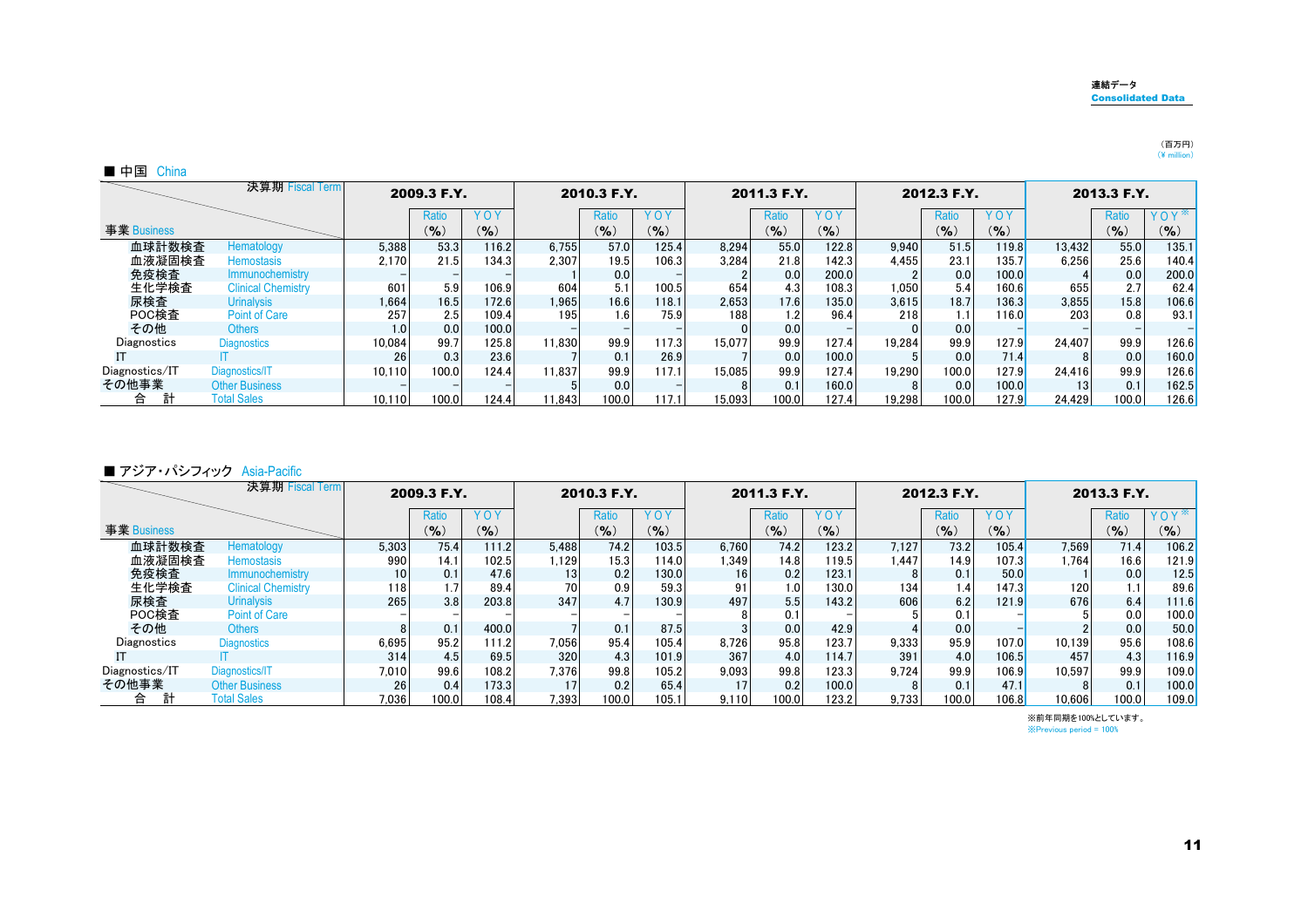|                 |        | 決算期 Fiscal Term             |         | 2009.3 F.Y. |           |         | 2010.3 F.Y. |           | 2011.3 F.Y. |           |           | 2012.3 F.Y. |              | 2013.3 F.Y. |         |           |             |
|-----------------|--------|-----------------------------|---------|-------------|-----------|---------|-------------|-----------|-------------|-----------|-----------|-------------|--------------|-------------|---------|-----------|-------------|
|                 |        |                             |         | Ratio       | YOY       |         | Ratio       | YOY       |             | Ratio     | YOY       |             | <b>Ratio</b> | YOY         |         | Ratio     | $Y$ O Y $*$ |
| 地域 Destination  |        |                             |         | $($ % $)$   | $($ % $)$ |         | $($ % $)$   | $(9)_{0}$ |             | $(9)_{0}$ | $(9)_{0}$ |             | $(9)_{0}$    | $(9)_{0}$   |         | $($ % $)$ | (%)         |
|                 | 検体検査機器 | <b>Instrument</b>           | 10.501  | 29.3        | 97.1      | 10.202  | 27.7        | 97.2      | 12.379      | 32.1      | 121.3     | 13.212      | 33.3         | 106.7       | 13.062  | 32.5      | 98.9        |
|                 | 検体検査試薬 | Reagent                     | 18.827  | 52.5        | 96.9      | 19.763  | 53.7        | 105.0     | 19.312      | 50.1      | 97.7      | 20.094      | 50.6         | 104.0       | 20,501  | 51.0      | 102.0       |
| 日本              | 保守サービス | Maintenance Service & Parts | 2,744   | 7.7         | 106.9     | 3,090   | 8.4         | 112.6     | 3,324       | 8.6       | 107.6     | 3.460       | 8.7          | 104.1       | 3,620   | 9.0       | 104.6       |
| Japan           | その他    | <b>Others</b>               | 3.755   | 10.5        | 119.2     | 3.763   | 10.2        | 100.2     | 3.524       | 9.1       | 93.6      | 2.967       | 7.5          | 84.2        | 3.005   | 7.5       | 101.3       |
|                 | 合計     | <b>Total Sales</b>          | 35,827  | 100.0       | 99.6      | 36.820  | 100.0       | 102.8     | 38.540      | 100.0     | 104.7     | 39.735      | 100.0        | 103.1       | 40.189  | 100.0     | 101.1       |
|                 | 検体検査機器 | <b>Instrument</b>           | 7.845   | 33.5        | 113.6     | 7.021   | 29.7        | 89.5      | 8.491       | 32.0      | 120.9     | 9.742       | 34.1         | 114.7       | 8,931   | 29.0      | 91.7        |
|                 | 検体検査試薬 | Reagent                     | 7,723   | 33.0        | 111.7     | 8.075   | 34.2        | 104.6     | 8,728       | 32.9      | 108.1     | 8,981       | 31.4         | 102.9       | 10,685  | 34.7      | 119.0       |
| 米州              | 保守サービス | Maintenance Service & Parts | 3.278   | 14.0        | 106.0     | 4.152   | 17.6        | 126.7     | 4.788       | 18.0      | 115.3     | 5.223       | 18.3         | 109.1       | 6,385   | 20.8      | 122.2       |
| <b>Americas</b> | その他    | <b>Others</b>               | 4.566   | 19.5        | 114.4     | 4.373   | 18.5        | 95.8      | 4.525       | 17.1      | 103.5     | 4.659       | 16.3         | 103.0       | 4.763   | 15.5      | 102.2       |
|                 | 合計     | <b>Total Sales</b>          | 23,413  | 100.0       | 112.0     | 23,622  | 100.0       | 100.9     | 26,534      | 100.0     | 112.3     | 28.607      | 100.0        | 107.8       | 30,765  | 100.0     | 107.5       |
|                 | 検体検査機器 | <b>Instrument</b>           | 11,390  | 32.1        | 79.5      | 9.800   | 26.9        | 86.0      | 9,264       | 26.2      | 94.5      | 9.426       | 25.2         | 101.7       | 9,796   | 24.7      | 103.9       |
|                 | 検体検査試薬 | Reagent                     | 14.851  | 41.9        | 103.5     | 16.525  | 45.3        | 111.3     | 16.129      | 45.5      | 97.6      | 17.041      | 45.6         | 105.7       | 18,535  | 46.8      | 108.8       |
| <b>EMEA</b>     | 保守サービス | Maintenance Service & Parts | 3,137   | 8.8         | 89.2      | 3,758   | 10.3        | 119.8     | 3,485       | 9.8       | 92.7      | 3,630       | 9.7          | 104.2       | 3,525   | 8.9       | 97.1        |
|                 | その他    | <b>Others</b>               | 6.074   | 17.1        | 86.2      | 6.410   | 17.6        | 105.5     | 6,535       | 18.5      | 102.0     | 7.271       | 19.5         | 111.3       | 7.729   | 19.5      | 106.3       |
|                 | 合計     | <b>Total Sales</b>          | 35,453  | 100.0       | 90.4      | 36,494  | 100.0       | 102.9     | 35,414      | 100.0     | 97.0      | 37.369      | 100.0        | 105.5       | 39.587  | 100.0     | 105.9       |
|                 | 検体検査機器 | <b>Instrument</b>           | 5,427   | 53.7        | 128.9     | 6.017   | 50.8        | 110.9     | 8.026       | 53.2      | 133.4     | 9.807       | 50.8         | 122.2       | 12,454  | 51.0      | 127.0       |
|                 | 検体検査試薬 | Reagent                     | 4.478   | 44.3        | 119.7     | 5.609   | 47.4        | 125.3     | 6.819       | 45.2      | 121.6     | 9,298       | 48.2         | 136.4       | 11.725  | 48.0      | 126.1       |
| 中国              | 保守サービス | Maintenance Service & Parts | 197     | 1.9         | 127.9     | 188     | 1.6         | 95.4      | 216         | 1.4       | 114.9     | 158         | 0.8          | 73.1        | 203     | 0.8       | 128.5       |
| China           | その他    | <b>Others</b>               | 6       | 0.1         | 26.1      | 27      | 0.2         | 450.0     | 30          | 0.2       | 111.1     | 34          | 0.2          | 113.3       | 46      | 0.2       | 135.3       |
|                 | 合計     | <b>Total Sales</b>          | 10.110  | 100.0       | 124.4     | 11.843  | 100.0       | 117.1     | 15.093      | 100.0     | 127.4     | 19.298      | 100.0        | 127.9       | 24.429  | 100.0     | 126.6       |
|                 | 検体検査機器 | nstrument                   | 3,037   | 43.2        | 112.3     | 2,898   | 39.2        | 95.4      | 3,586       | 39.4      | 123.7     | 3,952       | 40.6         | 110.2       | 3,620   | 34.1      | 91.6        |
| アジア・            | 検体検査試薬 | Reagent                     | 3,086   | 43.9        | 107.8     | 3,497   | 47.3        | 113.3     | 4,300       | 47.2      | 123.0     | 4.490       | 46.1         | 104.4       | 5.057   | 47.7      | 112.6       |
| ハッフィック          | 保守サービス | Maintenance Service & Parts | 326     | 4.6         | 96.4      | 310     | 4.2         | 95.1      | 324         | 3.6       | 104.5     | 350         | 3.6          | 108.0       | 395     | 3.7       | 112.9       |
| Asia-           | その他    | <b>Others</b>               | 585     | 8.3         | 100.3     | 687     | 9.3         | 117.4     | 898         | 9.9       | 130.7     | 939         | 9.7          | 104.6       | 1.531   | 14.4      | 163.0       |
| Pacific         | 合計     | <b>Total Sales</b>          | 7.036   | 100.0       | 108.4     | 7.393   | 100.0       | 105.1     | 9.110       | 100.0     | 123.2     | 9.733       | 100.0        | 106.8       | 10.606  | 100.0     | 109.0       |
|                 | 検体検査機器 | Instrument                  | 38,202  | 34.2        | 98.1      | 35,940  | 30.9        | 94.1      | 41,748      | 33.5      | 116.2     | 46.141      | 34.2         | 110.5       | 47,866  | 32.9      | 103.7       |
|                 | 検体検査試薬 | Reagent                     | 48,966  | 43.8        | 103.5     | 53,471  | 46.0        | 109.2     | 55,290      | 44.3      | 103.4     | 59,905      | 44.5         | 108.3       | 66.505  | 45.7      | 111.0       |
| 計               | 保守サービス | Maintenance Service & Parts | 9.684   | 8.7         | 100.2     | 11,500  | 9.9         | 118.8     | 12.140      | 9.7       | 105.6     | 12.823      | 9.5          | 105.6       | 14.130  | 9.7       | 110.2       |
| Total           | その他    | <b>Others</b>               | 14.989  | 13.4        | 101.3     | 15,262  | 13.1        | 101.8     | 15,514      | 12.4      | 101.7     | 15.872      | 11.8         | 102.3       | 17,075  | 11.7      | 107.6       |
|                 | 合計     | <b>Total Sales</b>          | 111.842 | 100.0       | 101.0     | 116.174 | 100.0       | 103.9     | 124.694     | 100.0     | 107.3     | 134.743     | 100.0        | 108.1       | 145,577 | 0.001     | 108.0       |

●EMEA:欧州、中東、アフリカ地域

**OEMEA: Europe, the Middle East and Africa** 

※前年同期を100%としています。

※Previous period = 100%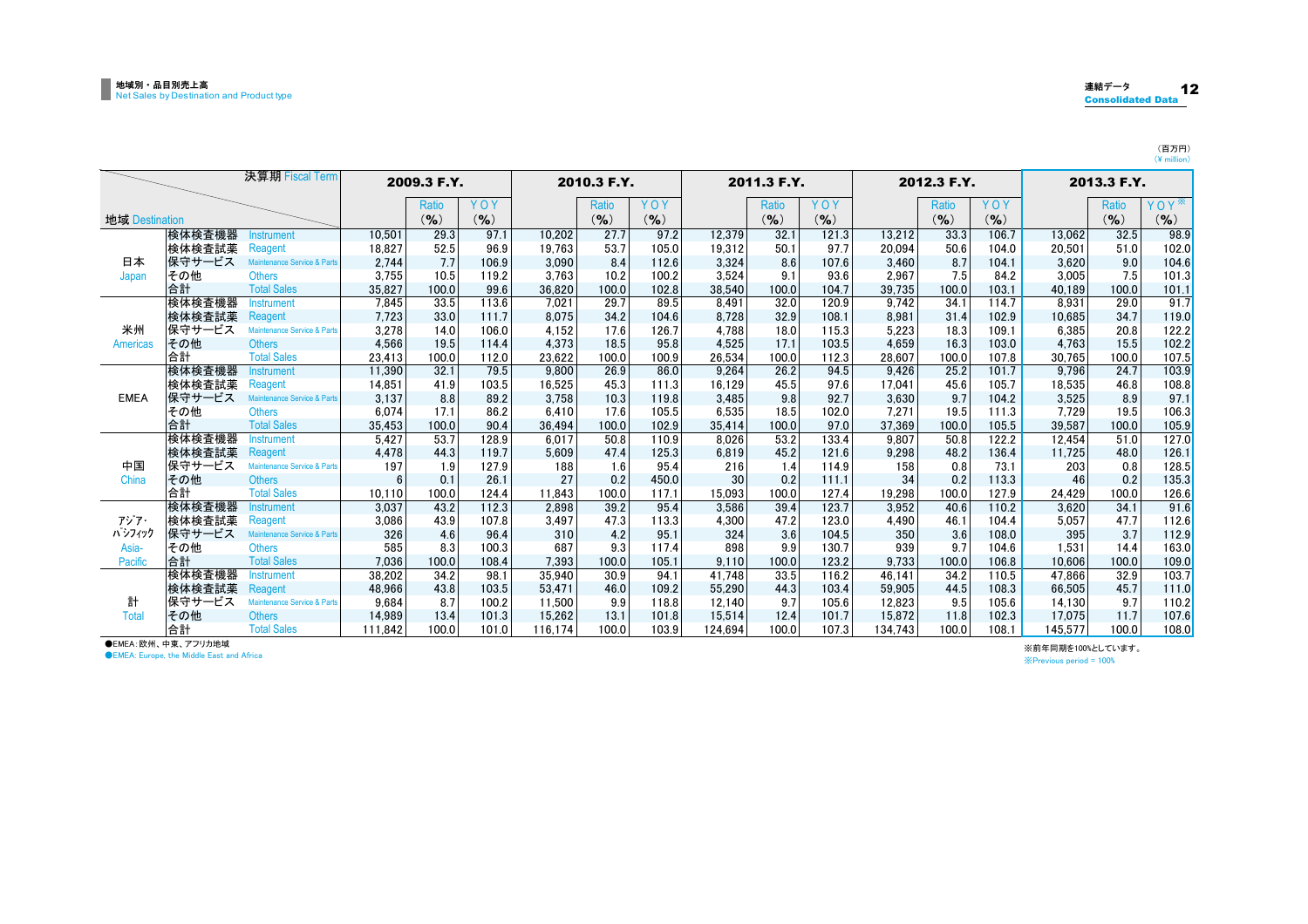### 所在地別売上高および営業利益の状況[通期累計] しかし しょうしょう しょうしょう しょうしょう こくしゅうしょう こくしょうしょう

連結データ**Consolidated Data** 

(百万円)

### Net Sales and Operating Income (Loss) by Geographical Region

(Net Sales and Operating Income (Loss) of Subsidiaries in the Region) [Full Year]

|                     |                         |                           |                    |             |           |                    |              |           |                    |             |       |                    |              |       | (¥ million)        |             |           |                           |
|---------------------|-------------------------|---------------------------|--------------------|-------------|-----------|--------------------|--------------|-----------|--------------------|-------------|-------|--------------------|--------------|-------|--------------------|-------------|-----------|---------------------------|
|                     |                         | 決算期 Fiscal Term           |                    | 2009.3 F.Y. |           |                    | 2010.3 F.Y.  |           |                    | 2011.3 F.Y. |       |                    | 2012.3 F.Y.  |       |                    | 2013.3 F.Y. |           | 2014.3 通期予想<br>(Forecast) |
|                     |                         |                           |                    | Ratio       | YOY       |                    | <b>Ratio</b> | YOY       |                    | Ratio       | YOY   |                    | <b>Ratio</b> | YOY   |                    | Ratio       | YOY       |                           |
|                     | 所在地 Geographical Region |                           |                    | (9/6)       | $($ % $)$ |                    | (9/6)        | $(9)_{0}$ |                    | (9/6)       | (9/6) |                    | $(9)_{0}$    | (9/6) |                    | (9/6)       | $($ % $)$ |                           |
|                     | 外部売上高                   | <b>Sales to Customers</b> | 37.589             | 54.4        | 100.1     | 38,594             | 58.1         | 102.7     | 41.719             | 55.1        | 108.1 | 43.690             | 52.8         | 104.7 | 42.970             | 48.7        | 98.4      | 43,200                    |
|                     | 内部売上高                   | Intra-area Transfer       | 31.501             | 45.6        | 107.4     | 27.857             | 41.9         | 88.4      | 34.009             | 44.9        | 122.1 | 39.093             | 47.2         | 114.9 | 45.196             | 51.3        | 115.6     | 57,200                    |
| 日本                  | 売上高 計                   | <b>Total Sales</b>        | 69.090             | 100.0       | 103.3     | 66,452             | 100.0        | 96.2      | 75.729             | 100.0       | 114.0 | 82,784             | 100.0        | 109.3 | 88.167             | 100.0       | 106.5     | 100,400                   |
| Japan               | 営業費用                    | <b>Operating Expenses</b> | 64,417             | 93.2        | 109.2     | 63,519             | 95.6         | 98.6      | 68,914             | 91.0        | 108.5 | 74,100             | 89.5         | 107.5 | 76,228             | 86.5        | 102.9     | 83,000                    |
|                     | 営業利益                    | <b>Operating Income</b>   | 4,672              | 6.8         | 59.4      | 2,932              | 4.4          | 62.8      | 6,815              | 9.0         | 232.4 | 8,683              | 10.5         | 127.4 | 11,939             | 13.5        | 137.5     | 17,400                    |
|                     | 外部売上高                   | <b>Sales to Customers</b> | 23,368             | 100.0       | 112.1     | 23,443             | 100.0        | 100.3     | 25.476             | 100.0       | 108.7 | 26,855             | 100.0        | 105.4 | 29.702             | 100.0       | 110.6     | 38,600                    |
|                     | 内部売上高                   | Intra-area Transfer       | $\overline{2}$     | 0.0         | 1.2       | 6                  | 0.0          | 300.0     | $\overline{4}$     | 0.0         | 66.7  | $\overline{2}$     | 0.0          | 50.0  | $\overline{2}$     | 0.0         | 100.0     |                           |
| 米州                  | 売上高 計                   | <b>Total Sales</b>        | 23,370             | 100.0       | 111.2     | 23.450             | 100.0        | 100.3     | 25.481             | 100.0       | 108.7 | 26,857             | 100.0        | 105.4 | 29.704             | 100.0       | 110.6     | 38,600                    |
| <b>Americas</b>     | 営業費用                    | <b>Operating Expenses</b> | 21,581             | 92.3        | 107.8     | 20,675             | 88.2         | 95.8      | 22.233             | 87.3        | 107.5 | 23,985             | 89.3         | 107.9 | 27,576             | 92.8        | 115.0     | 36,100                    |
|                     | 営業利益                    | <b>Operating Income</b>   | 1,789              | 7.7         | 180.5     | 2,775              | 11.8         | 155.1     | 3,248              | 12.7        | 117.0 | 2,872              | 10.7         | 88.4  | 2.128              | 7.2         | 74.1      | 2,500                     |
|                     | 外部売上高                   | <b>Sales to Customers</b> | 35,386             | 98.5        | 90.3      | 36,445             | 98.7         | 103.0     | 35,295             | 99.2        | 96.8  | 37,031             | 98.8         | 104.9 | 39,435             | 98.8        | 106.5     | 47,600                    |
|                     | 内部売上高                   | Intra-area Transfer       | 521                | 1.5         | 126.8     | 479                | 1.3          | 91.9      | 281                | 0.8         | 58.7  | 453                | 1.2          | 161.2 | 483                | 1.2         | 106.6     | 600                       |
| <b>EMEA</b>         | 売上高 計                   | <b>Total Sales</b>        | 35,908             | 100.0       | 90.7      | 36,925             | 100.0        | 102.8     | 35,577             | 100.0       | 96.3  | 37.484             | 100.0        | 105.4 | 39.919             | 100.0       | 106.5     | 48,200                    |
|                     | 営業費用                    | <b>Operating Expenses</b> | 30,772             | 85.7        | 88.0      | 31,622             | 85.6         | 102.8     | 31.025             | 87.2        | 98.1  | 32,105             | 85.6         | 103.5 | 34.120             | 85.5        | 106.3     | 41,100                    |
|                     | 営業利益                    | <b>Operating Income</b>   | 5,135              | 14.3        | 111.1     | 5,303              | 14.4         | 103.3     | 4.551              | 12.8        | 85.8  | 5.379              | 14.4         | 118.2 | 5.799              | 14.5        | 107.8     | 7,100                     |
|                     | 外部売上高                   | <b>Sales to Customers</b> | 10,110             | 99.9        | 124.4     | 11,843             | 100.0        | 117.1     | 15,093             | 100.0       | 127.4 | 19,298             | 100.0        | 127.9 | 24,425             | 100.0       | 126.6     | 32,200                    |
|                     | 内部売上高                   | Intra-area Transfer       | g                  | 0.1         | 69.2      | 4                  | 0.0          | 44.4      | 6                  | 0.0         | 150.0 | 5                  | 0.0          | 83.3  | 5                  | 0.0         | 100.0     |                           |
| 中国                  | 売上高 計                   | <b>Total Sales</b>        | 10.119             | 100.0       | 124.3     | 11.848             | 100.0        | 117.1     | 15.099             | 100.0       | 127.4 | 19.303             | 100.0        | 127.8 | 24,430             | 100.0       | 126.6     | 32,200                    |
| China               | 営業費用                    | <b>Operating Expenses</b> | 8,811              | 87.1        | 120.4     | 9,095              | 76.8         | 103.2     | 12,688             | 84.0        | 139.5 | 16,934             | 87.7         | 133.5 | 22,047             | 90.2        | 130.2     | 29,200                    |
|                     | 営業利益                    | <b>Operating Income</b>   | 1,308              | 12.9        | 158.9     | 2,752              | 23.2         | 210.4     | 2.411              | 16.0        | 87.6  | 2,369              | 12.3         | 98.3  | 2.383              | 9.8         | 100.6     | 3,000                     |
|                     | 外部売上高                   | <b>Sales to Customers</b> | 5,387              | 96.7        | 107.2     | 5,846              | 97.3         | 108.5     | 7,109              | 97.5        | 121.6 | 7,868              | 98.4         | 110.7 | 9,043              | 98.2        | 114.9     | 13,400                    |
| アジア・                | 内部売上高                   | Intra-area Transfer       | 183                | 3.3         | 71.8      | 159                | 2.6          | 86.9      | 183                | 2.5         | 115.1 | 130                | 1.6          | 71.0  | 166                | 1.8         | 127.7     | 100                       |
| パシフィック              | 売上高 計                   | <b>Total Sales</b>        | 5,571              | 100.0       | 105.5     | 6.006              | 100.0        | 107.8     | 7.292              | 100.0       | 121.4 | 7.999              | 100.0        | 109.7 | 9.210              | 100.0       | 115.1     | 13,500                    |
| Asia-               | 営業費用                    | <b>Operating Expenses</b> | 4,925              | 88.4        | 104.1     | 5.106              | 85.0         | 103.7     | 6.545              | 89.8        | 128.2 | 7.669              | 95.9         | 117.2 | 8.154              | 88.5        | 106.3     | 12,900                    |
| Pacific             | 営業利益                    | <b>Operating Income</b>   | 646                | 11.6        | 118.3     | 899                | 15.0         | 139.2     | 746                | 10.2        | 83.0  | 329                | 4.1          | 44.1  | 1.055              | 11.5        | 320.7     | 600                       |
|                     | 外部売上高                   | <b>Sales to Customers</b> | 111,842            | 77.6        | 101.0     | 116,174            | 80.3         | 103.9     | 124.694            | 78.3        | 107.3 | 134.743            | 77.2         | 108.1 | 145,577            | 76.0        | 108.0     | 175,000                   |
|                     | 内部売上高                   | Intra-area Transfer       | 32,217             | 22.4        | 106.8     | 28,508             | 19.7         | 88.5      | 34,486             | 21.7        | 121.0 | 39,685             | 23           | 115.1 | 45,854             | 24.0        | 115.5     | 57,900                    |
| 計                   | 売上高 計                   | <b>Total Sales</b>        | 144.060            | 100.0       | 102.2     | 144,682            | 100.0        | 100.4     | 159.180            | 100.0       | 110.0 | 174.429            | 100.0        | 109.6 | 191.432            | 100.0       | 109.7     | 232,900                   |
| Total               | 営業費用                    | <b>Operating Expenses</b> | 130.508            | 90.6        | 103.5     | 130,020            | 89.9         | 99.6      | 141.407            | 88.8        | 108.8 | 154.794            | 88.7         | 109.5 | 168.126            | 87.8        | 108.6     | 202,300                   |
|                     | 営業利益                    | <b>Operating Income</b>   | 13.552             | 9.4         | 91.2      | 14,662             | 10.1         | 108.2     | 17.772             | 11.2        | 121.2 | 19,634             | 11.3         | 110.5 | 23,306             | 12.2        | 118.7     | 30,600                    |
|                     | 外部売上高                   | <b>Sales to Customers</b> |                    |             |           |                    |              |           |                    |             |       |                    |              |       |                    |             |           |                           |
| 消去/                 | 内部売上高                   | Intra-area Transfer       | $\triangle$ 32,217 |             |           | $\triangle$ 28,508 |              |           | $\triangle$ 34.486 |             |       | 39,685<br>Δ        |              |       | $\Delta$ 45,854    |             |           | $\Delta$ 57,900           |
| 全社                  | 売上高 計                   | <b>Total Sales</b>        | $\triangle$ 32.217 |             |           | $\triangle$ 28.508 |              |           | $\triangle$ 34.486 |             |       | $\triangle$ 39.685 |              |       | $\triangle$ 45.854 |             |           | $\Delta$ 57.900           |
| <b>Eliminations</b> | 営業費用                    | <b>Operating Expenses</b> | $\triangle$ 33.799 |             |           | $\triangle$ 29,554 |              |           | $\triangle$ 35,002 |             |       | $\triangle$ 39,256 |              |       | $\triangle$ 44,353 |             |           | $\Delta$ 57,300           |
| Corporate           | 営業利益                    | <b>Operating Income</b>   | 1,581              |             | 878.3     | 1,046              |              | 66.2      | 515                |             |       | △ 428              |              |       | $\Delta$ 1.501     |             |           | $\triangle$ 600           |
|                     | 外部売上高                   | <b>Sales to Customers</b> | 111,842            | 100.0       | 101.0     | 116,174            | 100.0        | 103.9     | 124,694            | 100.0       | 107.3 | 134,743            | 100.0        | 108.1 | 145,577            | 100.0       | 108.0     | 175,000                   |
|                     | 内部売上高                   | Intra-area Transfer       |                    |             |           |                    |              |           |                    |             |       |                    |              |       |                    |             |           |                           |
| 連結                  | 売上高 計                   | <b>Total Sales</b>        | 111.842            | 100.0       | 101.0     | 116,174            | 100.0        | 103.9     | 124.694            | 100.0       | 107.3 | 134.743            | 100.0        | 108.1 | 145.577            | 100.0       | 108.0     | 175,000                   |
| Consolidated        | 営業費用                    | <b>Operating Expenses</b> | 96.708             | 86.5        | 101.1     | 100,465            | 86.5         | 103.9     | 106.405            | 85.3        | 105.9 | 115,538            | 85.7         | 108.6 | 123.773            | 85.0        | 107.1     | 145.000                   |
|                     | 営業利益                    | Operating Income          | 15.134             | 13.5        | 100.7     | 15,708             | 13.5         | 103.8     | 18.288             | 14.7        | 116.4 | 19.205             | 14.3         | 105.0 | 21.804             | 15.0        | 113.5     | 30.000                    |

●日本所在地には、モンゴル、アイデックス社向けなどの売上、利益を含みます。

●Sales and Operating Income in Japan include those to Mongolia, IDEXX and other countries.

●EMEA:欧州、中東、アフリカ地域

**OEMEA: Europe, the Middle East and Africa** 

●アジア・パシフィック所在地には、モンゴルの売上、利益を含みません。

● Sales in Asia Pacific exclude Mongolia.

※前年同期を100%としています。 ●通期予想は、2013年5月に公表したものです。<br>※Previous period = 100% ● ●Business forecast was announced in May 2013 **O**Business forecast was announced in May 2013.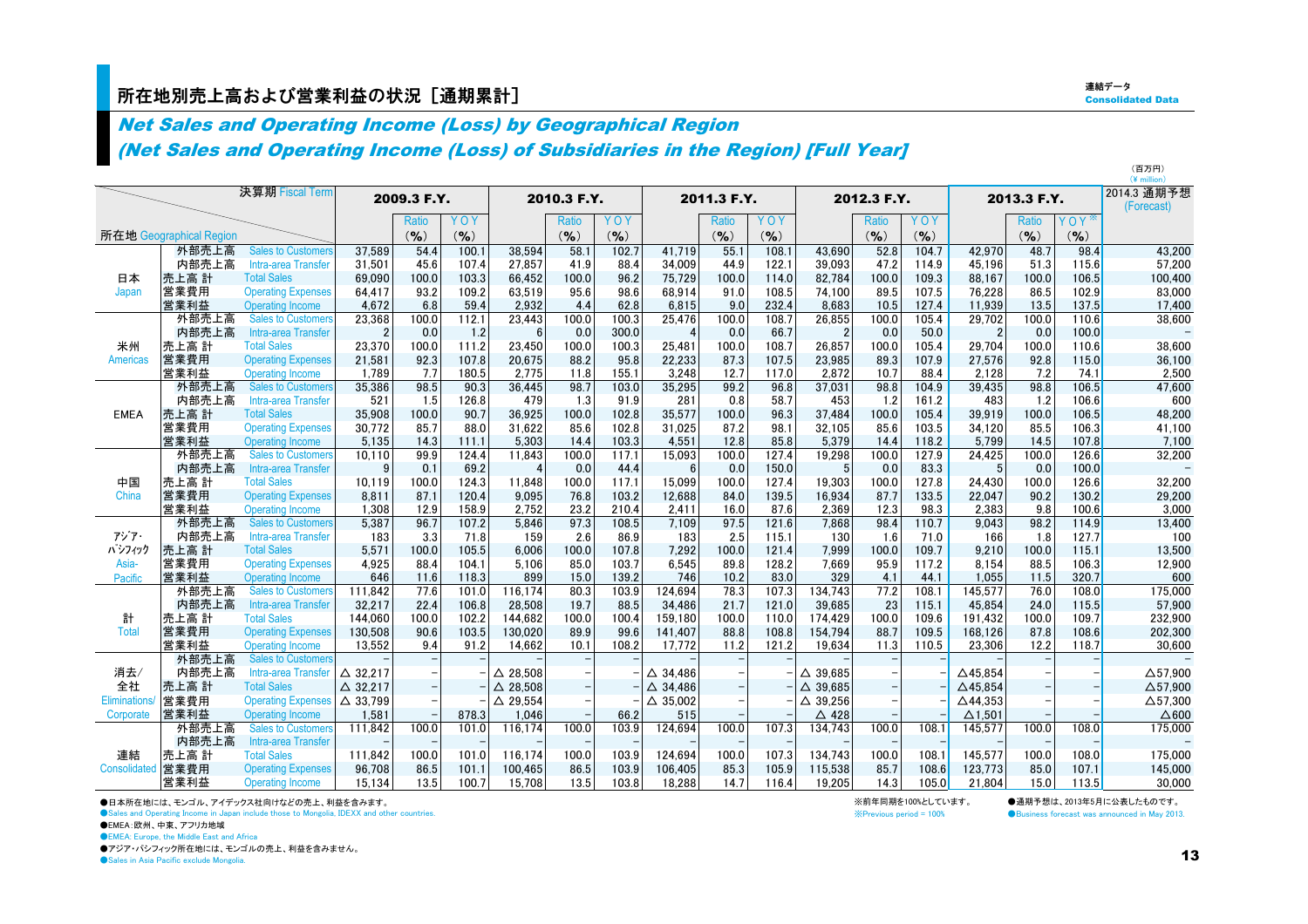### 主要単独財務指標 [通期累計]

### Non-Consolidated Financial Summary [Full Year]

| 項目 Item       |                                                          |       | 決算期 Fiscal Term       | 2009.3 F.Y.             | 2010.3 F.Y.             | 2011.3 F.Y.             | 2012.3 F.Y.             | 2013.3 F.Y.             |
|---------------|----------------------------------------------------------|-------|-----------------------|-------------------------|-------------------------|-------------------------|-------------------------|-------------------------|
| 売上高           | <b>Net Sales</b>                                         | (百万円) | $(*$ million)         | 67.898                  | 65,406                  | 74.460                  | 81.590                  | 87.171                  |
| 営業利益          | <b>Operating Income</b>                                  | (百万円) | $(*$ million)         | 3.790                   | 1.931                   | 5.573                   | 7.630                   | 10,569                  |
| 経常利益          | Ordinary Income                                          | (百万円) | $(*$ million)         | 5.765                   | 5.700                   | 8.535                   | 10.515                  | 13,399                  |
| 当期純利益         | Net Income                                               | (百万円) | $(Y \text{ million})$ | 3.482                   | 4.146                   | 6.543                   | 7.433                   | 9,266                   |
| 1株当たり配当金      | Cash Divdends per Share                                  | (円)   | $(\c{4})$             | 50.00                   | 56.00                   | 60.00                   | 34.00                   | 40.00                   |
| <うち1株当たり中間配当> | <interim cash="" dividends="" per="" share=""></interim> |       |                       | $\langle 24.00 \rangle$ | $\langle 25.00 \rangle$ | $\langle 28.00 \rangle$ | $\langle 15.00 \rangle$ | $\langle 17.00 \rangle$ |
| 1株当たり当期純利益    | Net Income per Share                                     | (円)   | $(\yen)$              | 68.10                   | 81.00                   | 127.50                  | 72.34                   | 90.00                   |
| 自己資本当期純利益率    | Return on Equity [ROE]                                   | (96)  |                       | 4.8                     | 5.6                     | 8.4                     | 9.1                     | 10.6                    |
| 売上総利益率        | <b>Gross Profit per Net Sales</b>                        | (9/6) |                       | 52.9                    | 53.3                    | 53.3                    | 53.6                    | 53.9                    |
| 売上高経常利益率      | <b>Ordinary Income per Net Sales</b>                     | (96)  |                       | 8.5                     | 8.8                     | 11.5                    | 12.9                    | 15.4                    |
| 売上高当期純利益率     | Net Income per Net Sales                                 | (96)  |                       | 5.1                     | 6.3                     | 8.8                     | 9.11                    | 10.6                    |

| 項目 Item  |                                     |       | 決算期 Fiscal Term    | 2009.3 F.Y. | 2010.3 F.Y. | 2011.3 F.Y.    | 2012.3 F.Y. | 2013.3 F.Y. |
|----------|-------------------------------------|-------|--------------------|-------------|-------------|----------------|-------------|-------------|
| 資本金      | <b>Capital Stock</b>                | (百万円) | $(Y$ million)      | 8.685       | 8.824       | 9.041          | 9.187       | 9,711       |
| 発行済株式数   | Number of Shares Issued             | (千株)  | (thousand shares)  | 51.243.5    | 51.353.7    | 51.461.8       | 103.027.0   | 103,399.4   |
| 純資産      | <b>Net Assets</b>                   | (百万円) | $(*$ million)      | 74.101      | 76.294      | 80.058         | 84.788      | 91.469      |
| 総資産      | <b>Total Assets</b>                 | (百万円) | $(*$ million)      | 98.822      | 97,925      | 103.385        | 110.784     | 120,555     |
| 有利子負債    | <b>Interest-bearing Liabilities</b> | (百万円) | $(*$ million)      | 6.841       | 2,879       | 2.744          | 2.898       | 1,938       |
| 自己資本比率   | <b>Equity Ratio</b>                 | (96)  |                    | 74.4        | 77.2        | 76.9           | 76.0        | 75.6        |
| 1株当たり純資産 | Net Assets per Share                | (円)   | $(\divideontimes)$ | 1.437.53    | 1.475.55    | .547.28        | 819.40      | 883.07      |
| 従業員数     | <b>Number of Employees</b>          |       |                    | .456        | 1.614       | $.656^{\circ}$ | .785        | ,840        |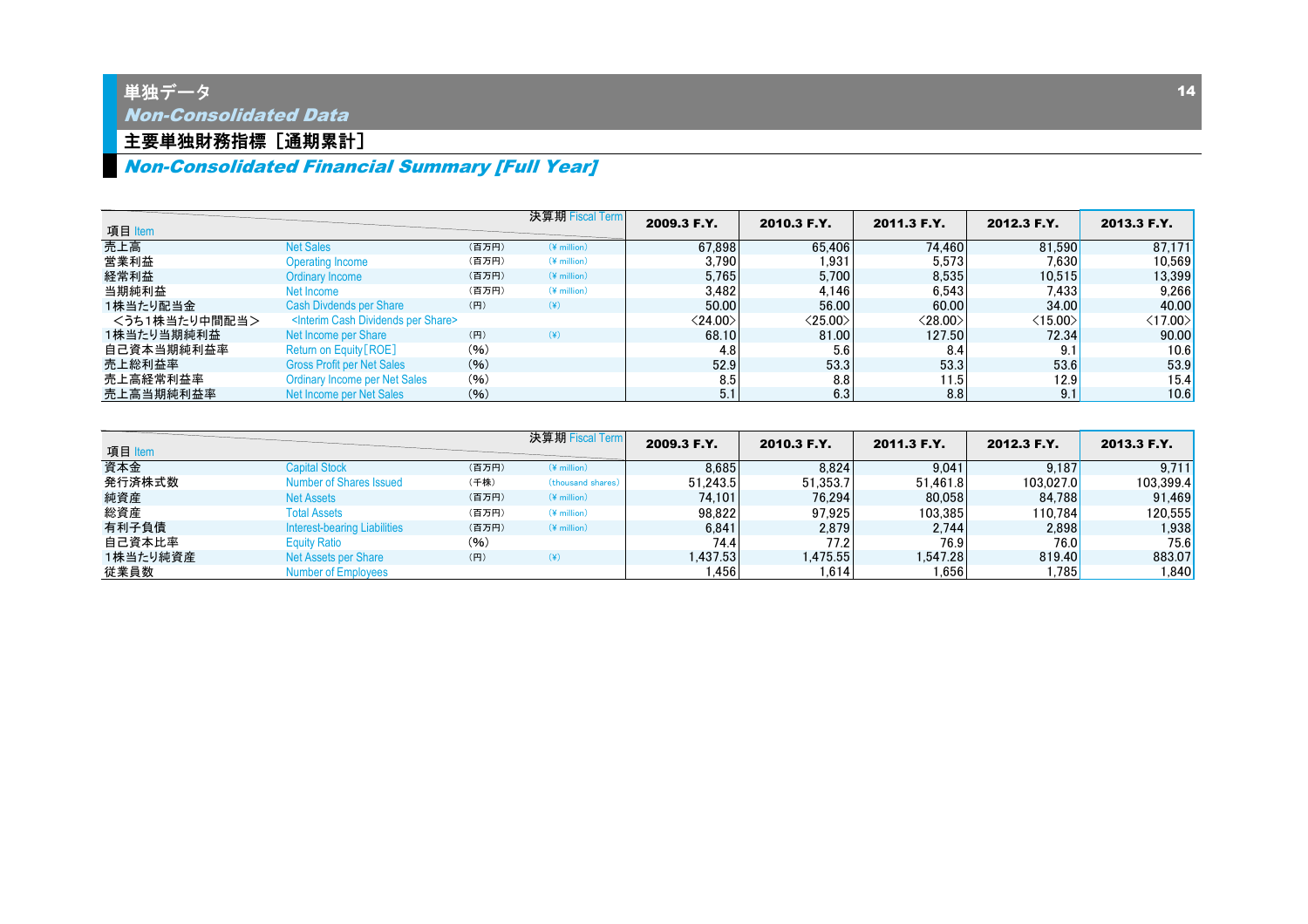関連データ

Associated Data

#### 株式情報

Stock Information

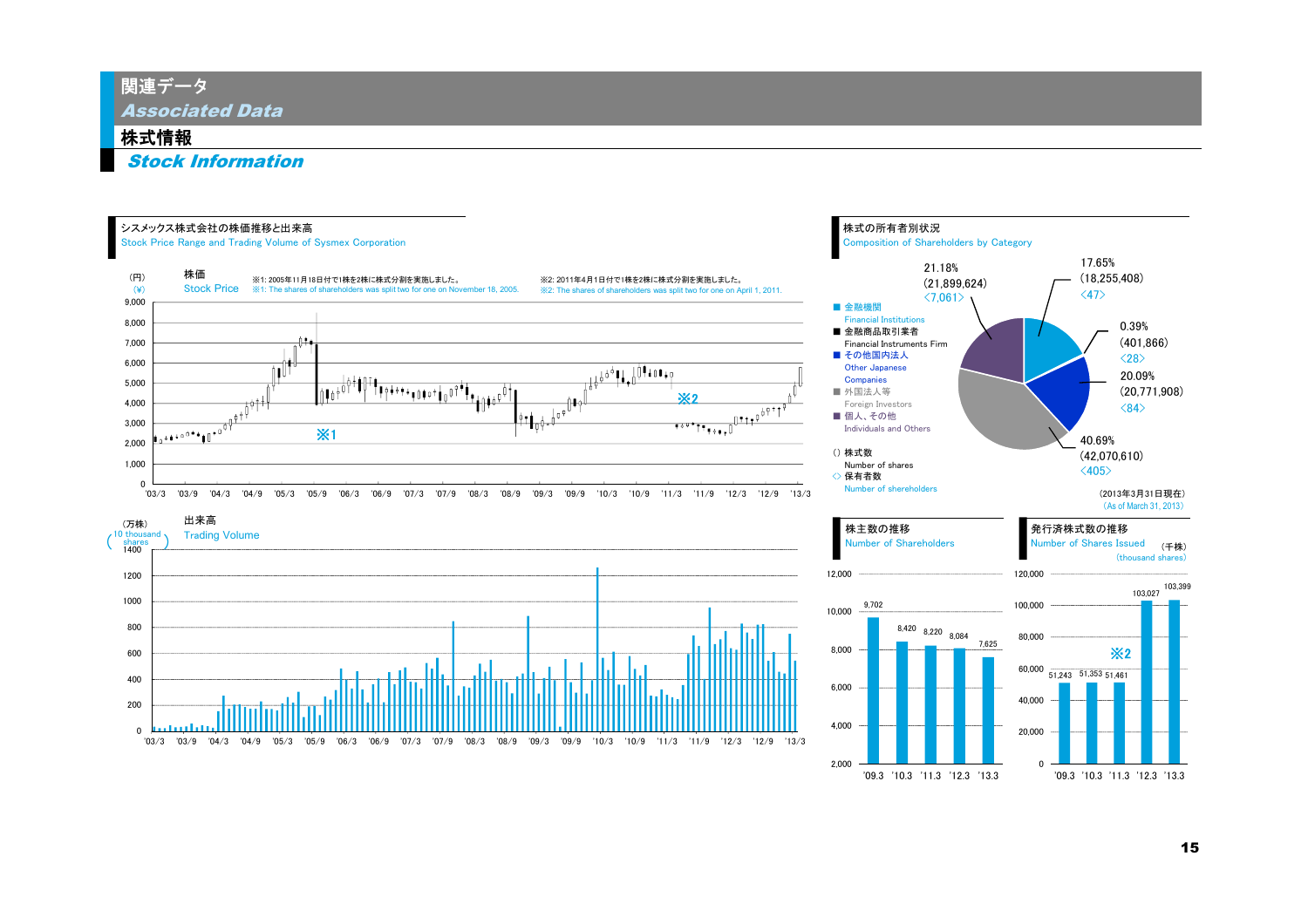### Corporate Data

| シスメックス株式会社<br><b>Sysmex Corporation</b>       |                                                                                                                | 主な事業内容                       |                                                                                                                                                                                                                                                                                                                                                                                                                                                                                                                                                                                                                                                                                                                                                                                                                                                                             |                                                 |
|-----------------------------------------------|----------------------------------------------------------------------------------------------------------------|------------------------------|-----------------------------------------------------------------------------------------------------------------------------------------------------------------------------------------------------------------------------------------------------------------------------------------------------------------------------------------------------------------------------------------------------------------------------------------------------------------------------------------------------------------------------------------------------------------------------------------------------------------------------------------------------------------------------------------------------------------------------------------------------------------------------------------------------------------------------------------------------------------------------|-------------------------------------------------|
| 本社所在地<br><b>Address of Head Office</b>        | 〒651-0073 兵庫県神戸市中央区脇浜海岸通1丁目5番1号<br>1-5-1, Wakinohama-Kaigandori, Chuo-ku, Kobe, Hyogo 651-0073, Japan          | <b>Main Line of Business</b> | 臨床検査機器、検査用試薬ならびに関連ソフトウェアなどの<br>開発・製造・販売・輸出入<br>Development, manufacture, sales, import and export of diagnostics<br>instruments and reagents, and related software<br>国立病院、一般病院、大学、研究所、その他医療機関<br>National and public hospitals, general hospitals,<br>and other medical institutions, universities, and research institutes<br>本社<br>仙台支店<br><b>Head Office</b><br>Sendai Branch<br>北関東支店<br>東京支社<br><b>Tokyo Office</b><br>Kita Kanto Branch<br>テクノパーク<br>東京支店<br>Technopark<br><b>Tokyo Branch</b><br>名古屋支店<br>ソリューションセンター<br><b>Solution Center</b><br>Nagoya Branch<br>加古川工場<br>大阪支店<br><b>Osaka Branch</b><br>Kakogawa Factory<br>研究開発センター<br>広島支店<br>Hiroshima Branch<br><b>R&amp;D Center</b><br>福岡支店<br>タンパク質開発センター<br><b>Fukuoka Branch</b><br><b>Protein Development Center</b><br>札幌営業所<br>盛岡営業所<br><b>Morioka Sales Office</b><br>長野営業所<br>Nagano Sales Office |                                                 |
| 電話番号 Telephone<br>X Facsimile<br>A<br>F       | $(078)$ 265-0500<br>(代表)<br>$(078)$ 265-0524                                                                   | 主な販売先                        |                                                                                                                                                                                                                                                                                                                                                                                                                                                                                                                                                                                                                                                                                                                                                                                                                                                                             |                                                 |
| 設立年月日<br>Date of Establishment                | 昭和43年2月20日<br><b>February 20, 1968</b>                                                                         | <b>Customers</b>             |                                                                                                                                                                                                                                                                                                                                                                                                                                                                                                                                                                                                                                                                                                                                                                                                                                                                             |                                                 |
| 資本金<br>Paid-in Capital                        | (千円)<br>9, 711, 775<br>(¥ thousand)                                                                            |                              |                                                                                                                                                                                                                                                                                                                                                                                                                                                                                                                                                                                                                                                                                                                                                                                                                                                                             | 新潟営業所<br>Niigata Sales Office                   |
|                                               | 2,158名 (単独/Non-Consolidated)<br>5.594名 (連結/Consolidated)                                                       |                              |                                                                                                                                                                                                                                                                                                                                                                                                                                                                                                                                                                                                                                                                                                                                                                                                                                                                             | 千葉営業所<br><b>Chiba Sales Office</b>              |
| 従業員数<br><b>Number of Employees</b>            | ※嘱託及びパートタイマーなどを含む<br><b>XIncluding part-time employee</b>                                                      |                              |                                                                                                                                                                                                                                                                                                                                                                                                                                                                                                                                                                                                                                                                                                                                                                                                                                                                             | 静岡営業所<br><b>Shizuoka Sales Office</b>           |
|                                               | 39.4 才<br>従業員平均年齢<br>average age<br>従業員平均勤続年数 average years of employment 11.1 年                               |                              |                                                                                                                                                                                                                                                                                                                                                                                                                                                                                                                                                                                                                                                                                                                                                                                                                                                                             | 金沢営業所<br>Kanazawa Sales Office                  |
| 発行済株式総数                                       | 103, 399千株                                                                                                     |                              |                                                                                                                                                                                                                                                                                                                                                                                                                                                                                                                                                                                                                                                                                                                                                                                                                                                                             | 京都営業所<br><b>Kyoto Sales Office</b>              |
| Number of Shares Issued                       | (thousand shares)                                                                                              | 事業所<br><b>Offices</b>        |                                                                                                                                                                                                                                                                                                                                                                                                                                                                                                                                                                                                                                                                                                                                                                                                                                                                             | 神戸営業所<br>Kobe Sales Office                      |
| 決算期<br><b>Settlement Day</b>                  | 3月31日<br>March 31                                                                                              |                              |                                                                                                                                                                                                                                                                                                                                                                                                                                                                                                                                                                                                                                                                                                                                                                                                                                                                             | 高松営業所<br><b>Takamatsu Sales Office</b>          |
|                                               | 東京証券取引所 市場第一部                                                                                                  |                              | <b>Sapporo Sales Office</b>                                                                                                                                                                                                                                                                                                                                                                                                                                                                                                                                                                                                                                                                                                                                                                                                                                                 | 岡山営業所<br><b>Okayama Sales Office</b>            |
| 上場市場<br><b>Stock Listings</b>                 | <b>Tokyo Stock Exchange, First Section</b><br>大阪証券取引所 市場第一部<br><b>Osaka Securities Exchange, First Section</b> |                              |                                                                                                                                                                                                                                                                                                                                                                                                                                                                                                                                                                                                                                                                                                                                                                                                                                                                             | 鹿児島営業所<br>Kagoshima Sales Office                |
| 証券コードNo.<br><b>Stock Exchange Code Number</b> | 6869                                                                                                           |                              |                                                                                                                                                                                                                                                                                                                                                                                                                                                                                                                                                                                                                                                                                                                                                                                                                                                                             | 首都圏サービスセンター<br>Metropolitan Area Service Center |

(2013年3月31日現在) (As of March 31, 2013)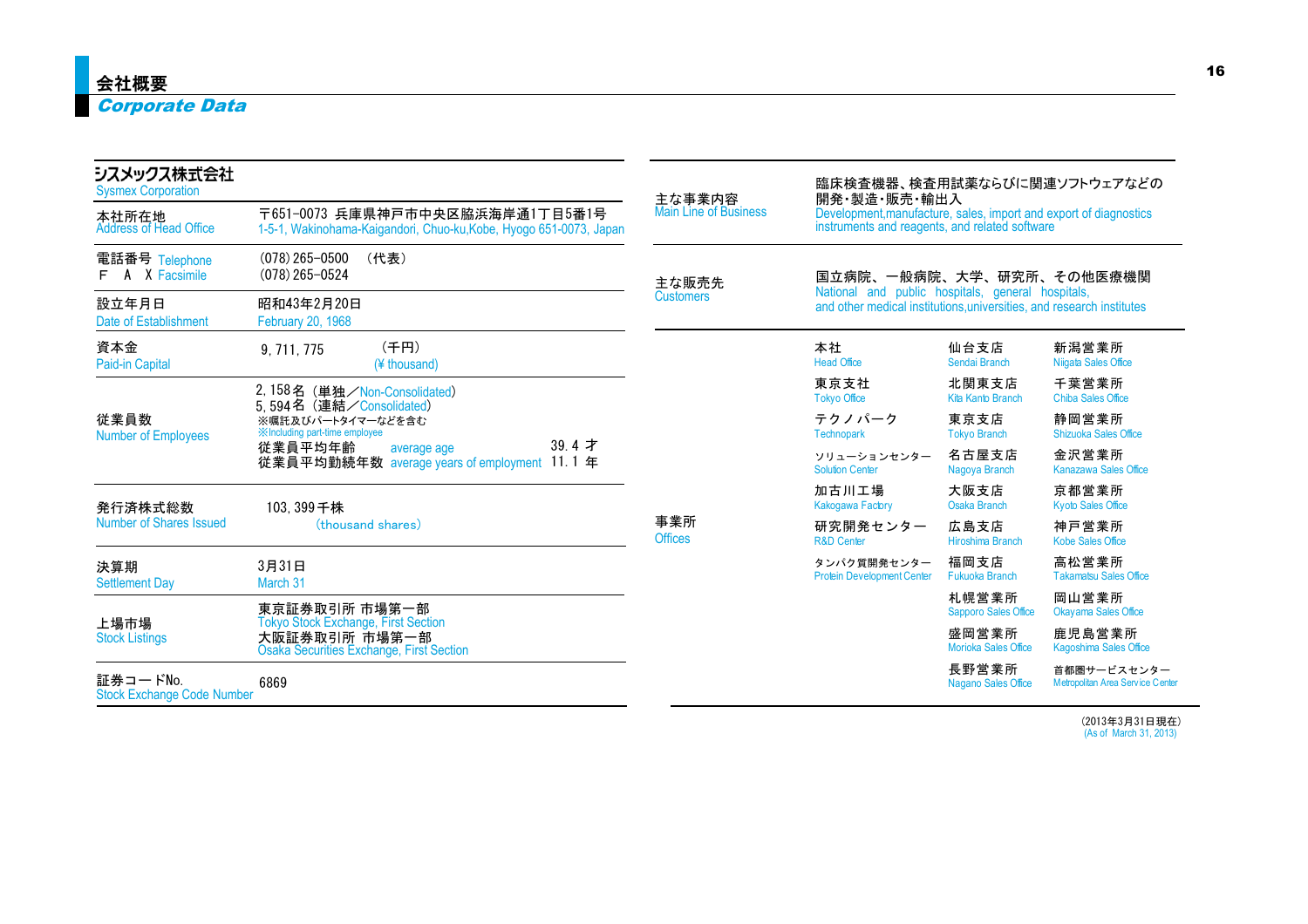### 連結子会社および関連会社

#### Consolidated Subsidiaries and Affiliates

|                                             |                              |                                            |                |                     | (2013年3月31日現在)<br>(As of March 31, 2013)        |
|---------------------------------------------|------------------------------|--------------------------------------------|----------------|---------------------|-------------------------------------------------|
|                                             | 会社名<br><b>Corporate Name</b> |                                            | п<br>п         | 所在地<br>Location     | グループ出資比率<br><b>Equity Qwnership by</b><br>Group |
| シスメックス国際試薬株式会社                              |                              | Sysmex International Reagents Co., Ltd.    | 日本             | Japan               | 100                                             |
| シスメックスRA株式会社                                |                              | Sysmex RA Co., Ltd.                        | 日本             | Japan               | 100                                             |
| シスメックスメディカ株式会社                              |                              | Sysmex Medica Co., Ltd.                    | 旧本             | Japan               | 100                                             |
| シスメックスTMC株式会社                               |                              | Sysmex TMC Co., Ltd.                       | 日本             | Japan               | 100                                             |
| シスメックスCNA株式会社                               |                              | Sysmex CNA Co., Ltd.                       | 1日本            | Japan               | 100                                             |
| シスメックス・ビオメリュー株式会社*                          |                              | Sysmex bioMérieux Co., Ltd.*               | 日本             | Japan               | 34                                              |
| KIFMEC特定目的会社*                               |                              | <b>KIFMEC Specific Purpose Co.*</b>        | "日本            | Japan               | п<br>44.2                                       |
| Sysmex America, Inc.                        |                              |                                            | ∎米国            | U.S.A.              | 100                                             |
| Sysmex Reagents America, Inc.               |                              |                                            | 米国             | U.S.A.              | 100                                             |
| Sysmex Canada, Inc.                         |                              |                                            | リカナダ           | Canada              | 100                                             |
| Sysmex do Brasil Industria e Comercio Ltda. |                              |                                            | ブラジル           | <b>Brazil</b>       | 100                                             |
| Sysmex Europe GmbH                          |                              |                                            | ドイツ            | Germany             | п<br>100                                        |
| Sysmex Deutschland GmbH                     |                              |                                            | ドイツ            | Germany             | 100                                             |
| Sysmex UK Limited                           |                              |                                            | 英国             | U.K.                | 100                                             |
| Sysmex France S.A.S.                        |                              |                                            | リフランス          | France              | 100                                             |
| Sysmex Espana S.L.                          |                              |                                            | スペイン           | Spain               | 100                                             |
| Sysmex Polska Sp.z o.o.                     |                              |                                            | トポーランド         | Poland              | 100                                             |
| Sysmex Middle East FZ-LLC                   |                              |                                            | アラブ首長国連邦       | <b>UAE</b>          | 100                                             |
| Sysmex South Africa (Pty) Ltd.              |                              |                                            | 南アフリカ          | <b>South Africa</b> | 100                                             |
| 他11社                                        |                              |                                            | $\blacksquare$ |                     |                                                 |
| 希森美康医用電子(上海)有限公司                            |                              | Sysmex Shanghai Ltd.                       | -<br>中国        | China               | 100                                             |
| 済南希森美康医用電子有限公司                              |                              | Jinan Sysmex Medical Electronics Co., Ltd. | 「中国            | China               | 100                                             |
| 希森美康香港有限公司                                  |                              | <b>Sysmex Hong Kong Limited</b>            | u.<br>中国       | China               | 100                                             |
| 希森美康生物科技(無錫)有限公司                            |                              | Sysmex Wuxi Co., Ltd.                      | 中国             | China               | 100                                             |
| Sysmex Asia Pacific Pte Ltd.                |                              |                                            | シンガポール         | Singapore           | 100<br>n,                                       |
| Sysmex (Malaysia) Sdn Bhd                   |                              |                                            | マレーシア          | <b>Malaysia</b>     | 100                                             |
| Sysmex (Thailand) Co., Ltd.                 |                              |                                            | リタイ            | <b>Thailand</b>     | 100                                             |
| PT. Sysmex Indnesia                         |                              |                                            | インドネシア         | Indonesia           | 100                                             |
| Sysmex Vietnam Company Limited              |                              |                                            | ベトナム           | Vietnam             | 100                                             |
| Sysmex Transasia Services Pvt. Ltd.         |                              |                                            | インド            | India               | 51                                              |
| Sysmex TAIWAN Co., Ltd.                     |                              |                                            | 台湾             | Taiwan              | 100                                             |
| <b>Sysmex New Zealand Limited</b>           |                              |                                            | ニュージーランド       | <b>New Zealand</b>  | 100                                             |
| 他2社                                         |                              |                                            | n              |                     | п                                               |

\*持分法適用会社Company under the application of the equity method